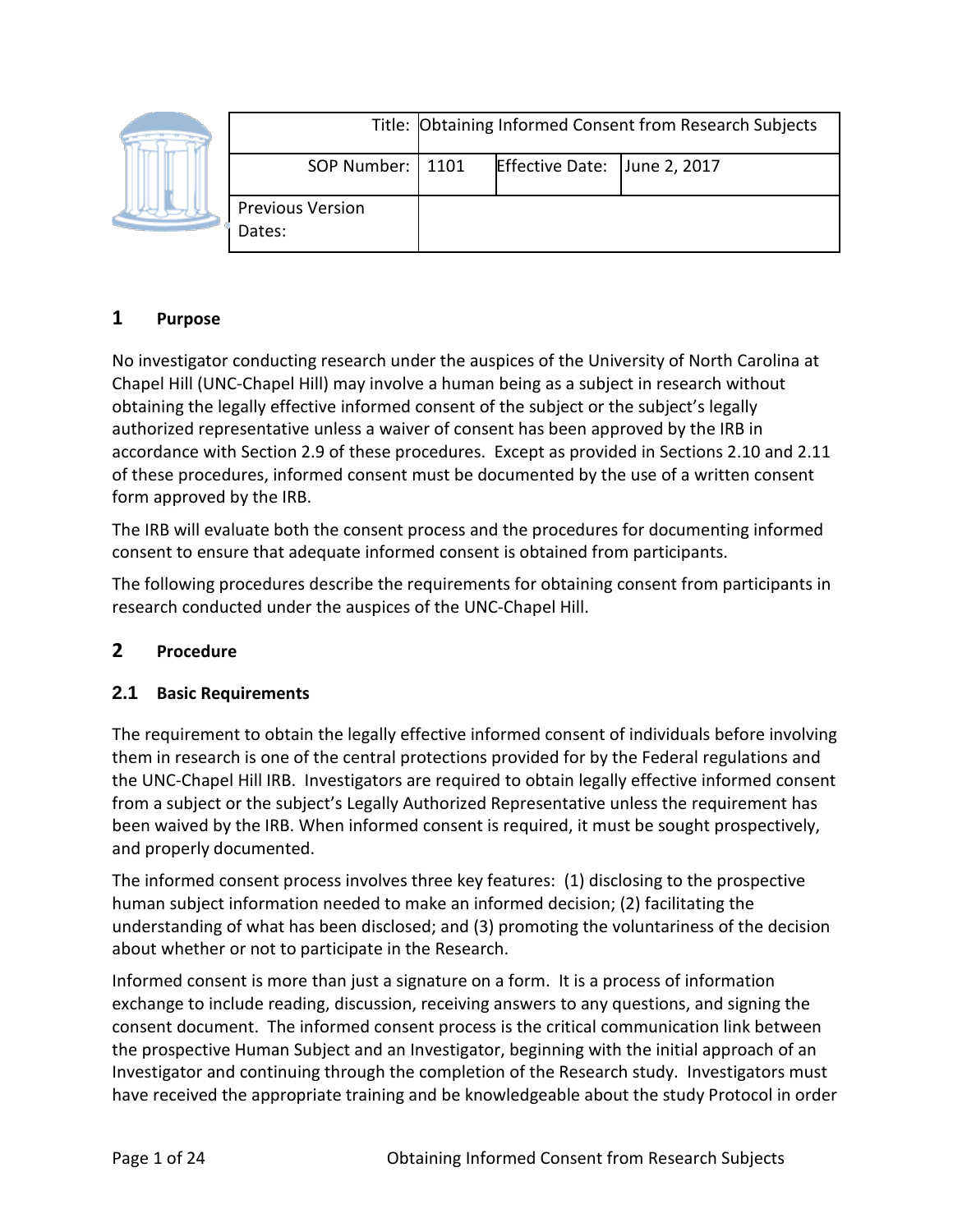that they may answer questions to help provide understanding to the study participant or potential study potential study participant. The exchange of information between the Investigator and study participant can occur via one or more of the following modes of communication, among others; face to face dialogue; mail; telephone; or fax; however, obtaining informed consent must allow for a dialogue so that the potential subject has the opportunity to ask questions and receive responses. Investigators must obtain consent prior to entering a subject into a study, gathering data about a subject, and/or conducting any procedures required by the research plan, unless consent is waived by the IRB.

If someone other than the investigator conducts the interview and obtains consent, the investigator needs to formally delegate this responsibility, and the person so delegated must have received appropriate training to perform this activity. The person so delegated must be knowledgeable about the research to be conducted and the consenting process, and must have the expertise be able to answer questions about the study including those regarding risks, procedures, and alternatives.

Sample or draft consent documents may be developed by a sponsor or cooperative study group. However, the IRB-of-record is the final authority on the content of the consent documents that is presented to the prospective study subjects.

These informed consent requirements are not intended to preempt any applicable federal, state, or local laws that require additional information to be disclosed for informed consent to be legally effective.

## **2.2 Informed Consent Process**

Informed consent must be obtained under the following circumstances:

1. Informed consent may only be obtained from subjects who have the legal and mental capacity to give consent. For subjects without that capacity, permission must be obtained from a legal guardian or a legally authorized representative. See Section 2.3 below.

2. The informed consent process provides the prospective subject (or legally authorized representative) with sufficient opportunity to read the consent document, when applicable.

3. The informed consent process shall be sought under circumstances that provide the subject (or legally authorized representative) with sufficient opportunity to consider whether or not to participate.

4. The informed consent process shall be sought under circumstances that minimize the possibility of coercion or undue influence.

5. The informed consent information must be presented in language that is understandable to the subject (or legally authorized representative). To the extent possible, the language should be understandable by a person who is educated to 8th grade level and layman's terms shall be used in the description of the research.

6. For subjects whose native language is not English, informed consent must be obtained in a language that is understandable to the subject (or the subject's legally authorized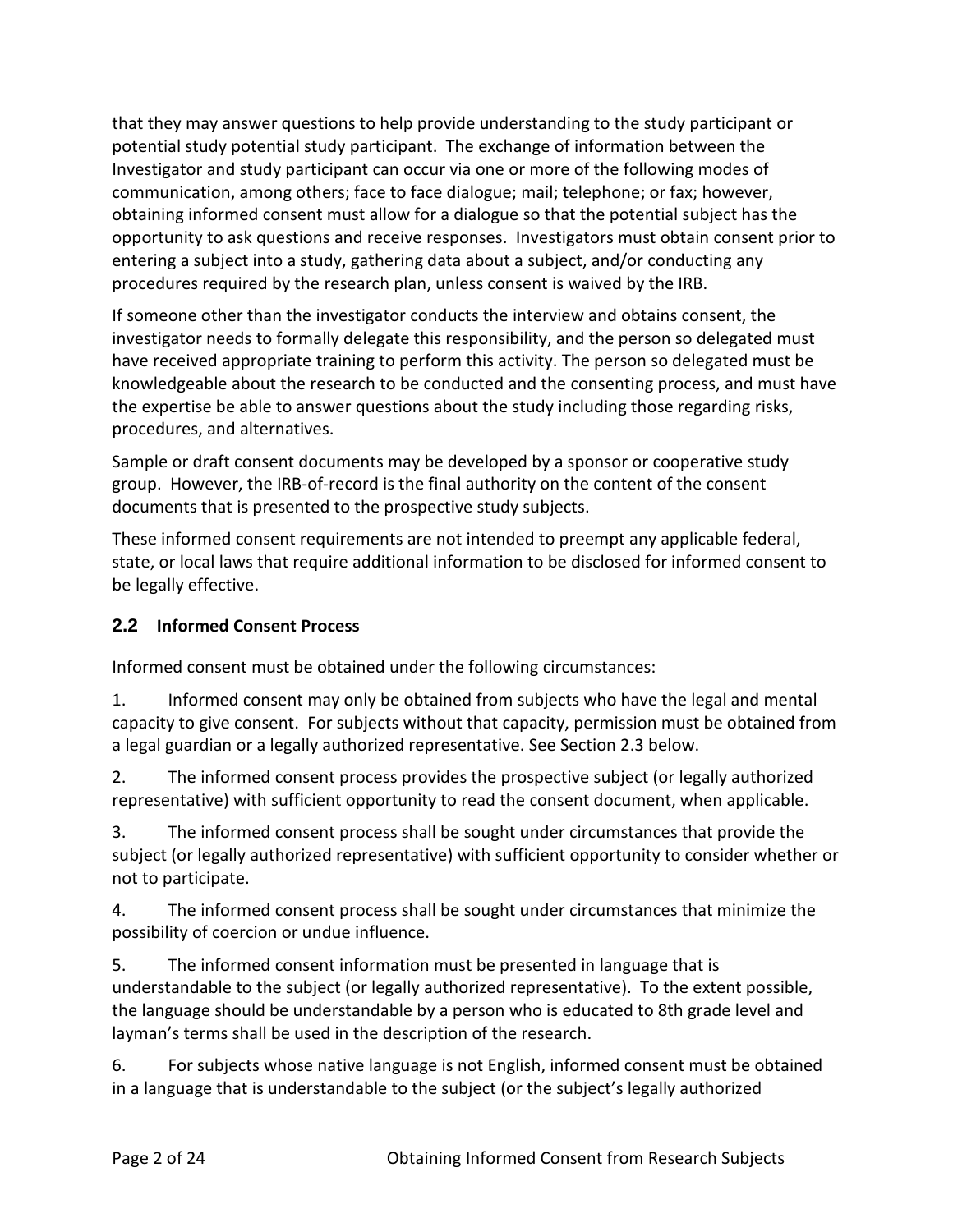representative). In accordance with this policy, the IRB requires that informed consent discussions include a reliable interpreter when the prospective subject does not understand the language of the person who is obtaining consent.

7. The informed consent process may not include any exculpatory language through which the subject is made to waive, or appear to waive any of the subject's legal rights or through which the investigator, the sponsor, the Organization or the UNC-Chapel Hill employees or agents are released from liability for negligence, or appear to be so released.

8. The investigator is responsible for ensuring that each prospective subject is adequately informed about all aspects of the research and understands the information provided.

## **2.3 Who can act as a legally authorized representative (LAR) for a decisionally impaired research subject in North Carolina?**

As is the case for most states, North Carolina does not have State legal statutes that specifically address research enrollment. In accordance with federal regulations and guidance from the OHRP, UNC-Chapel Hill has established that the informed consent laws applicable to clinical care in North Carolina (North Carolina General Statute 90-21.13) will be followed to determine who would be considered an acceptable LAR for purposes of providing surrogate consent for decisionally impaired subjects in studies conducted in North Carolina. Although the statute is specific to medical care, it may reasonably be applied to research participation as well.

In the case of an adult subject who lacks the capacity to consent, the LAR of the subject will be determined by taking the following individuals in this order of priority:

(1) **Court-appointed legal guardian** (except to the extent any appointed health care agent has authority, unless the health care agent's authority has been suspended by a court order) is a court appointed guardian granted "general" guardianship or "guardian of the person" may provide surrogate consent for all activities of the individual; therefore, this guardian may provide surrogate consent for research participation of the individual.

(2) A **health care power of attorney (HCPOA)** is a health care agent pursuant to the execution of health care power of attorney document. A HCPOA document (to the extent of authority granted) grants the agent power to make health care decisions for the individual following a physician's determination that the individual lacks adequate capacity to make her/his own health care decisions. Therefore, if such a physician determination has been made, the agent under an HCPOA may provide surrogate consent for research participation; to the extent this does not contradict the written HCPOA.

(3) **A durable general power of attorney** grants the agent whatever authority is specified in the power of attorney document and is referred to as an attorney-in fact. Where the power of attorney includes a specific provision stating that it shall survive any period of incapacity or mental incompetence of the principal it is considered a "durable" power of attorney, and the person holding power of attorney may provide surrogate consent for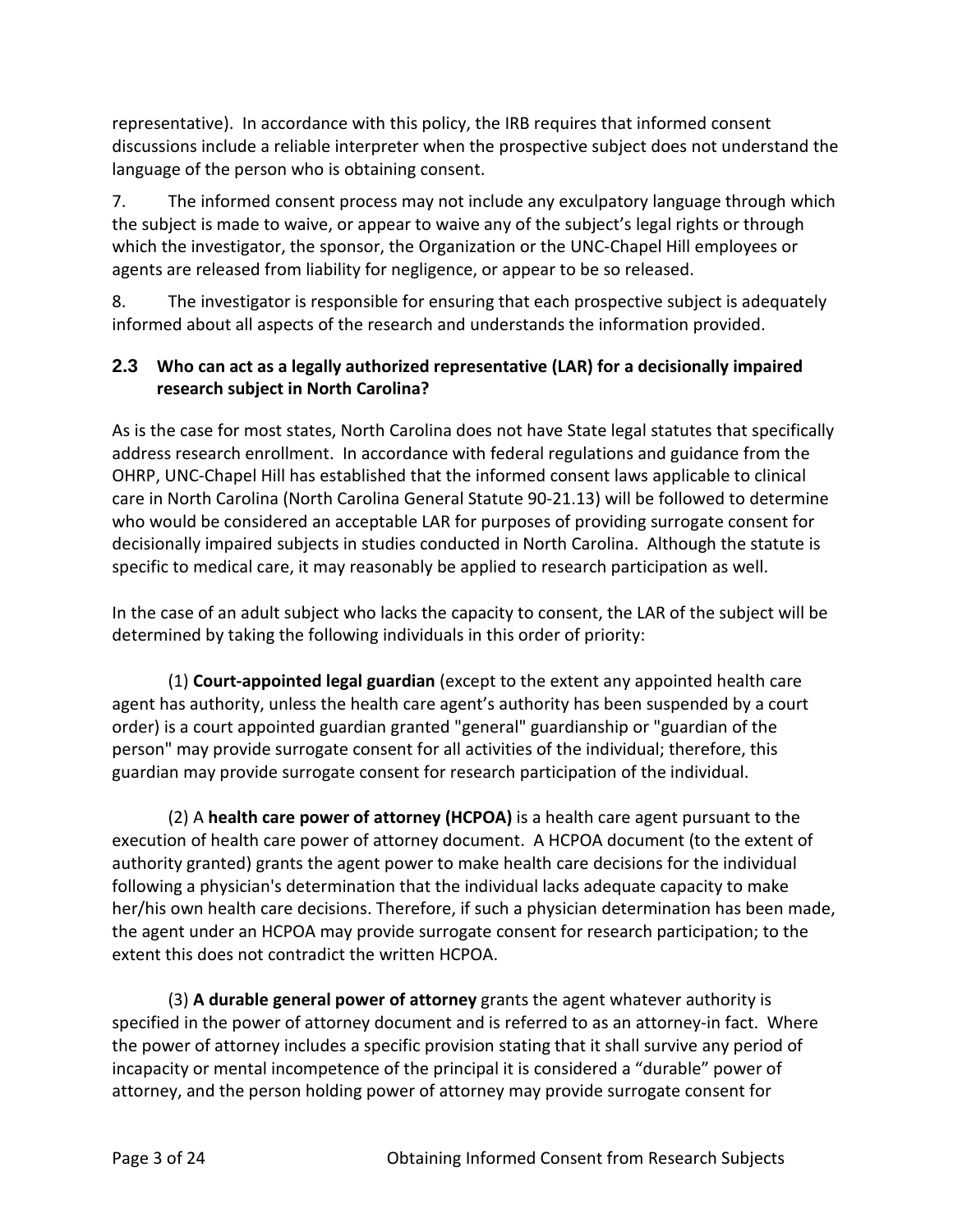research participation unless the research participation includes an activity expressly excluded from the power of attorney. NOTE that a general power of attorney is only valid when registered with the register of deeds in either the county named in the power of attorney or the county in which the principal resides. Before relying on the decision of a person holding a general power of attorney, investigators should require proof that the power of attorney has been registered and should examine the document to ensure that it expressly survives any period of incapacity or mental incompetence of the principal. For assistance with these determinations, please contact the Office of University Counsel.

Where there is both a valid HCPOA and a valid general power of attorney, the person holding the HCPOA has priority over the person holding the general power of attorney in making decisions regarding participation in human subjects research.

(4) In the event that there is neither a court appointed guardian nor an agent under a durable general power of attorney or HCPOA, surrogate consent for research may be given, as long as there is no evidence to the contrary, by the **other individuals listed below**, in order of priority. When surrogate consent will be sought from one of these individuals, in the absence of a legal designation, their authority would be no broader (and may be more limited) than that of a duly appointed health care agent:

- (4a) The subject's spouse;
- (4b) A majority of the subject's reasonably available parents and adult children;
- (4c) A majority of the subject's reasonably available adult siblings; or
- (4d) Another individual with an established relationship with the subject who is acting in good faith on behalf of the subject and can reliably convey the subject's wishes.

To determine the authorized representative, refer to UNC Health Care System Policy ADMIN 0019, Authorized Representatives of Patients. If there is any doubt as to which individual is the legally appropriate authorized representative for the subject, the Office of University Counsel must be contacted.

NOTE: In the case of designations (1), (2) or (3) above, the investigator should obtain a copy of the court order, HCPOA, or durable power of attorney and should maintain the copy with the research records as documentation of the authority of the surrogate decision maker.

Beyond the categories described above, others may not give surrogate consent for research enrollment. Institutional custodians or caretakers are not legally authorized representatives in the absence of a specific court appointment granting them guardianship (see above).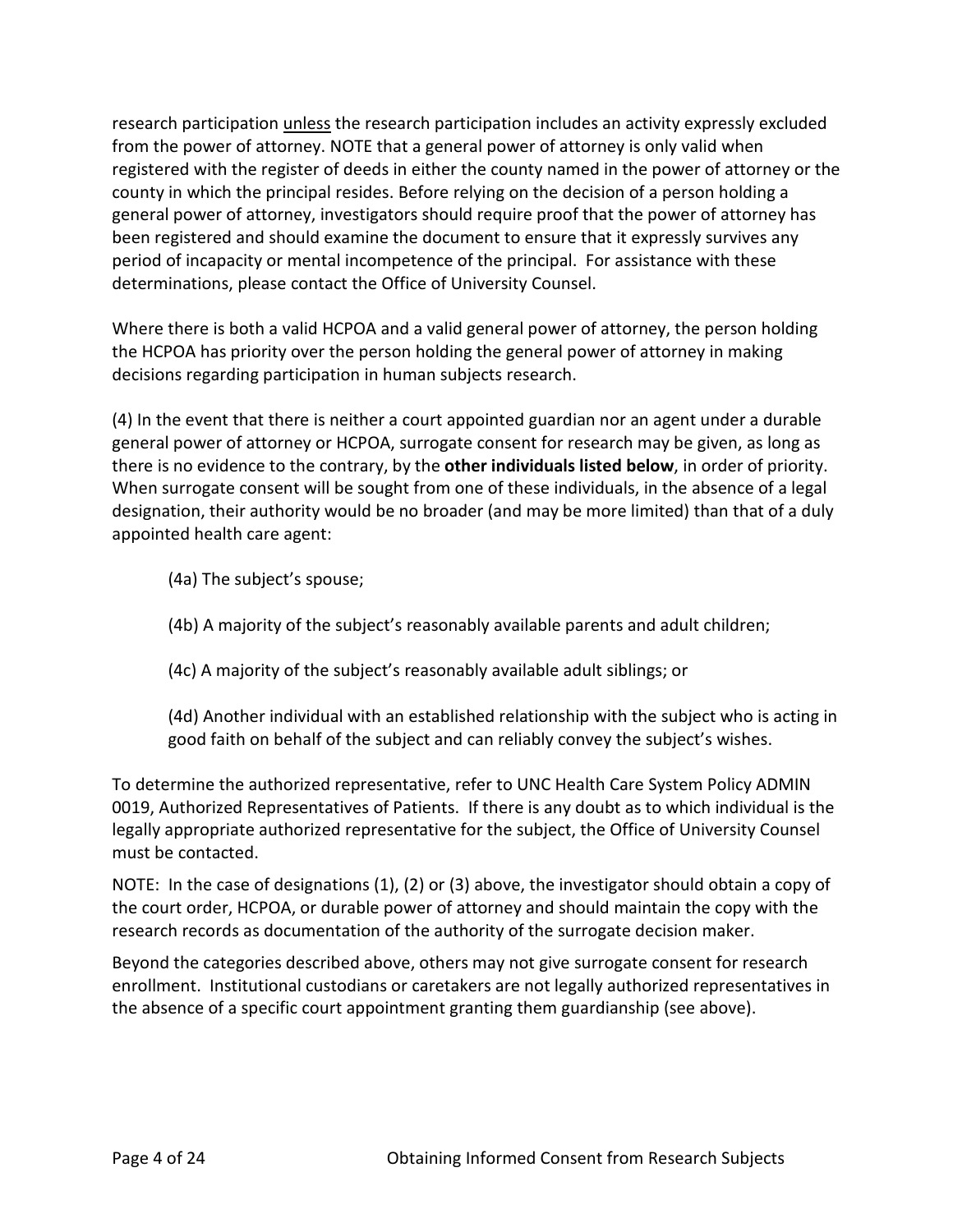### **2.4 Determining a potential adult subject's ability to consent to research**

In the absence of a specific legal or medical finding to the contrary, the individual subject must be presumed to have decision making power for himself/herself and must give consent, informed to the best ability of the research team. If there is any doubt as to the subject's capacity to consent, the investigator and the IRB should consider the need for independent assessment of capacity (e.g., psychiatric consult). If the subject does not have decisional capacity and the IRB has approved enrollment via surrogate consent, consent should be obtained from the highest available surrogate representative as described below.

There is an important distinction between the legal meaning of the term "incompetent" and our broader use of the term "decisionally impaired." Decisionally impaired persons are those who, due to a psychiatric, organic, developmental or other disorder or situation that affects cognitive or emotional functions, are unable to exercise independent decision making. "Incompetence" is a finding of a court of law that results in the appointment of a legally authorized representative for the individual judged incompetent by the court (see "court appointed guardian" below). Persons who have been judged "incompetent" in a court of law are only a subset of the larger group of persons who may be decisionally impaired.

Decisional impairment in a human research subject may be determined by a court finding of incompetence, by a physician's determination, or by a reasonable determination by the investigator or an independent consultant that the surrounding circumstances indicate that the individual is not able to exercise competent judgment about her/his personal risks and benefits in research participation. If a determination of decisional impairment is not confirmed by a court or physician, but only suspected, then consent should be obtained from both the subject and the appropriate representative.

For the purpose of this policy, a subject has the capacity to consent to his or her own participation in a research activity if s/he demonstrates an appreciation:

- 1. That the activity is research
- 2. Of the risks and benefits of a study
- 3. Of the study procedures and requirements
- 4. Of the alternatives that are available if not participating
- 5. That, by choosing not to participate, this decision will be accepted without penalty

In reaching a decision about participation, it is essential for the potential subject to demonstrate an ability to use this information in a rational manner. Thus, in considering risks, benefits, and available alternatives, subjects must show they understand the aspects of these factors that are unique to them as individuals.

See SOP 1201.7 for further discussion regarding adults who cannot consent for themselves.

The decision-making capacity of a potential research subject should be evaluated when there are reasons to believe that the subject may not be capable of making voluntary and informed decisions about research participation.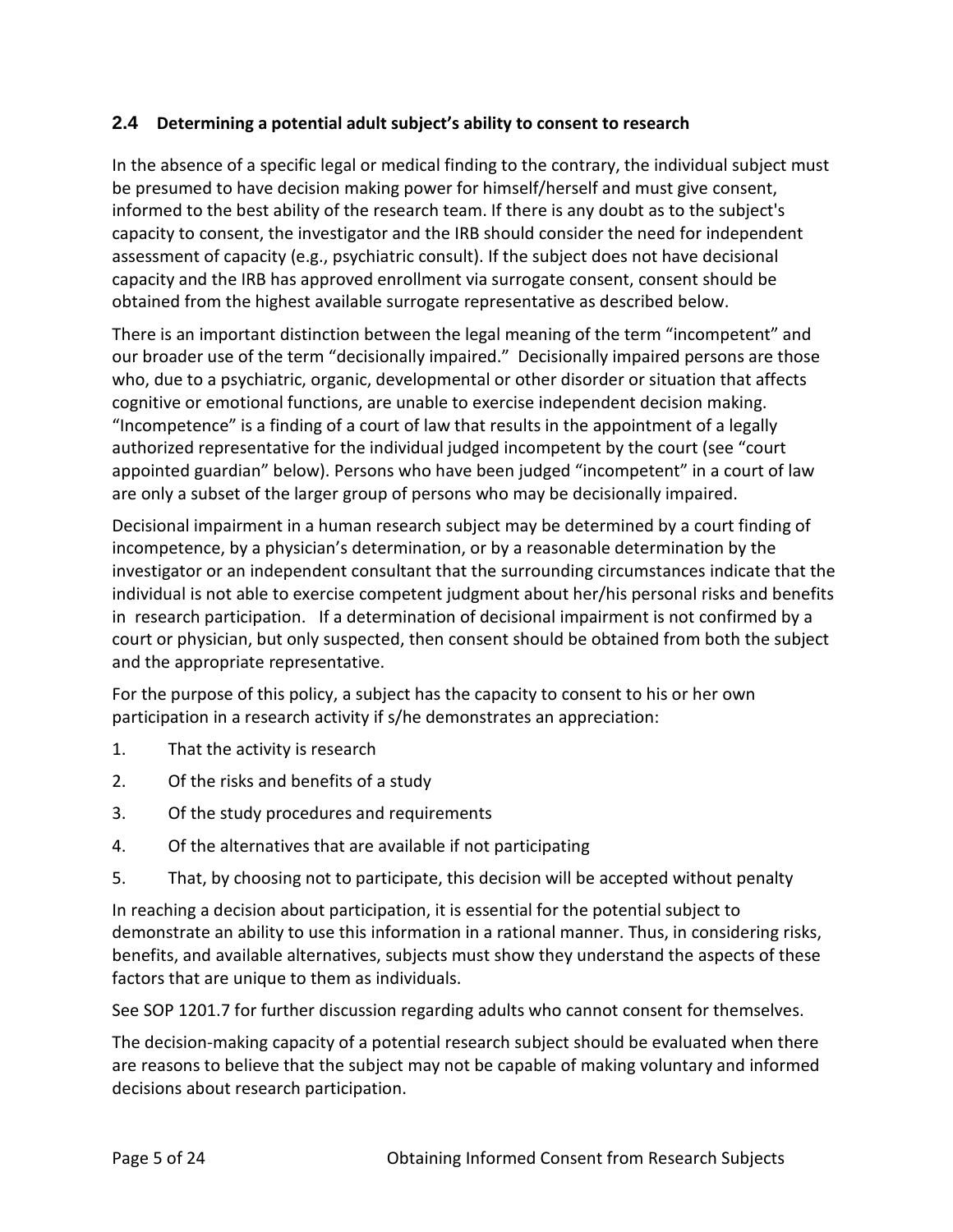The investigator and research staff must have adequate procedures in place for assessing and ensuring subjects' capacity, understanding, and informed consent or assent. The IRB will evaluate whether the proposed plan to assess capacity to consent is adequate including consideration of state and local law and organizational policy.

It is often possible for investigators and others to enable persons with some decisional impairments to make voluntary and informed decisions to consent, assent, or refuse participation in research. Potential measures include repetitive teaching, group sessions, audiovisual presentations, and oral or written recall tests. Other measures might include follow-up questions to assess subject understanding, videotaping or audio-taping of consent interviews, second opinions, use of independent consent observers, allowing a waiting period before enrollment, or involvement of a trusted family member or friend in the disclosure and decision making process.

Both investigators and IRB members must be aware that for some subjects, their decisionmaking capacity may fluctuate. For subjects with fluctuating decision-making capacity or those with decreasing capacity to provide consent, periodic reevaluation of capacity and re-consent or consent for continuing participation by a legally authorized representative may be necessary.

In the event that research participants lose or become impaired in decision-making capacity after enrollment, and this is not anticipated in the research plan, the investigator is responsible for notifying the IRB. The investigator is responsible for developing a plan for the IRB's consideration which follows the guidelines outlined above for persons with fluctuating or diminishing capacity.

Whenever the participants have the capacity to give consent (as determined by qualified professionals), informed consent should be obtained and document in accordance with Section 2.2 above. When participants lack the capacity to give consent, investigators may obtain consent from the legally authorized representative of a subject as described in SOP 1201.7.

When assent is possible for some or all subjects, the investigator should provide the IRB with an assent plan that describes when and how assent will be obtained, provisions that will be taken to promote understanding and voluntariness, and how assent will be documented. Under no circumstances may subjects be forced or coerced to participate.

If the investigator plans to use audio or videotapes, computer video presentations, or written materials, to promote understanding, these materials must be provided to the IRB for review. If the investigator intends to use audio or video recordings to document assent, provisions to ensure the security of the recordings should be described to the IRB. If the investigator will use an assent form to document assent, this must be submitted to the IRB for review.

## **2.5 Basic Elements of Informed Consent**

To be valid, the consent process must provide the following basic elements of information to potential subjects: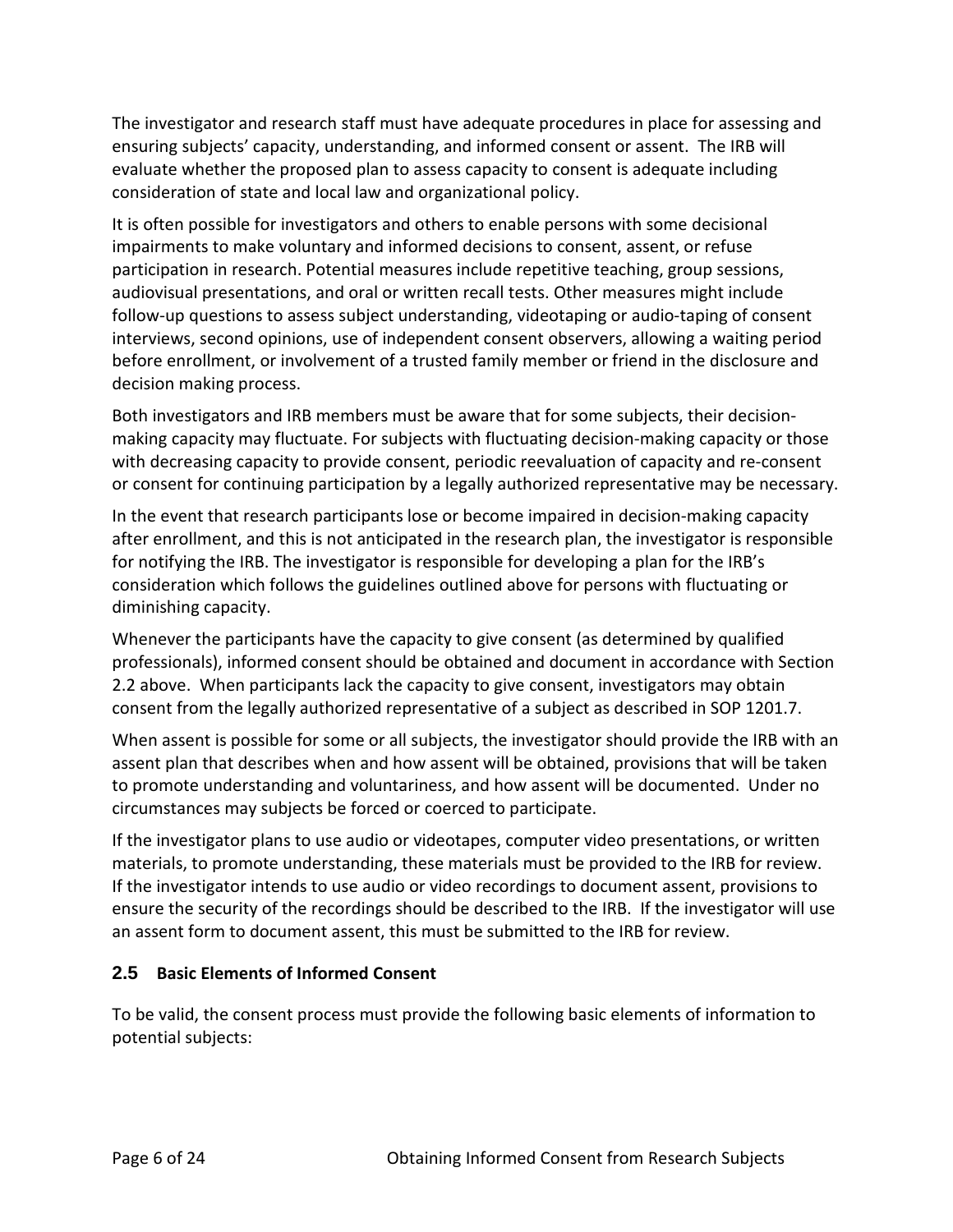1. A statement that the study involves research, an explanation of the purposes of the research and the expected duration of the subject's participation, a description of the procedures to be followed, and identification of any procedures which are experimental;

2. A description of any reasonably foreseeable risks or discomforts to the subject;

3. A description of any benefits to the subject or to others which may reasonably be expected from the research;

4. A disclosure of appropriate alternative procedures or courses of treatment, if any, that might be advantageous to the subject;

5. A statement describing the extent, if any, to which confidentiality of records identifying the subject must be maintained;

6. For research involving more than minimal risk, an explanation as to whether any compensation and an explanation as to whether any medical treatments are available if injury occurs and, if so, what they consist of, or where further information may be obtained;

7. An explanation of whom to contact for answers to pertinent questions about the research and research subjects' rights, and whom to contact in the event of a research-related injury to the subject;

8. A statement that participation is voluntary, refusal to participate will involve no penalty or loss of benefits to which the subject is otherwise entitled, and the subject may discontinue participation at any time without penalty or loss of benefits to which the subject is otherwise entitled;

9. For FDA-regulated studies, a statement that notes the possibility that the Food and Drug Administration may inspect the records;

10. For "applicable" FDA-regulated clinical trials, the following statement must be included verbatim:

"A description of this clinical trial will be available on http://www.ClinicalTrials.gov, as required by U.S. Law. This Web site will not include information that can identify you. At most, the Web site will include a summary of the results. You can search this Web site at any time."

In general, "applicable" clinical trials mean controlled clinical investigations, other than Phase 1 clinical investigations, of a drug or biologic; and prospective clinical studies of health outcomes comparing an intervention with a device against a control (other than (i) small clinical trials to determine the feasibility of a device, (ii) a clinical trial to test prototype devices where the primary outcome measure relates to feasibility and not to health outcomes, or (iii) mandated pediatric postmarket surveillance activities)

Additional elements of informed consent to be applied, as appropriate:

1. A statement that the particular treatment or procedure may involve risks to the subject (or to the embryo or fetus, if the subject is or may become pregnant) which are currently unforeseeable;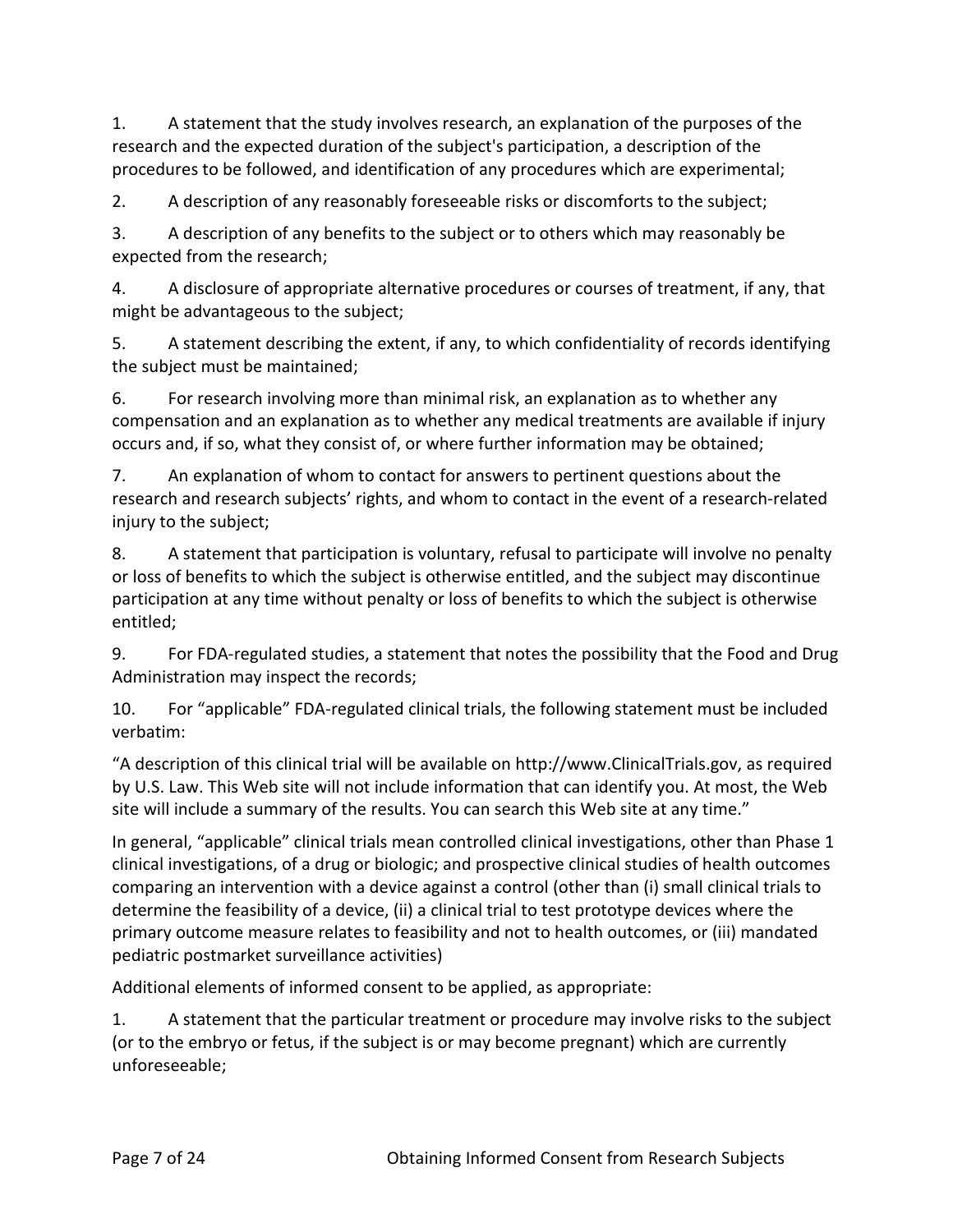2. Anticipated circumstances under which the subject's participation may be terminated by the investigator without regard to the subject's consent;

3. Any additional costs to the subject that may result from participation in the research;

4. The consequences of a subject's decision to withdraw from the research and procedures for orderly termination of participation by the subject;

5. A statement that significant new findings developed during the course of the research which may relate to the subject's willingness to continue participation will be provided to the subject;

6. The approximate number of subjects involved in the study.

## **2.6 Documentation of Informed Consent**

Except as provided in Section 2.10 of this document, informed consent must be documented by the use of a written consent form approved by the IRB.

1. Informed consent is documented by the use of a written consent form approved by the IRB and signed and dated by the subject or the subject's legally authorized representative at the time of consent. The person obtaining consent will also sign the consent form.

2. A copy of the signed and dated consent form must be given to the person signing the form. The investigator should retain the signed original in the research records.

3. The consent form may be either of the following:

a. A written consent document that embodies the basic and required additional elements of informed consent. The consent form may be read to the subject or the subject's legally authorized representative, but the subject or representative must be given adequate opportunity to read it before it is signed; or

b. A short form written consent document stating that the elements of informed consent have been presented orally to the subject or the subject's legally authorized representative.

A *short form* may be used when consenting non-English speakers or illiterate subjects. The short form should be used when you do not anticipate enrolling non-English speakers. If you anticipate enrolling non-English speakers, the consent form must be translated into the subject's native language. The short form is *not* to be used when a study team has simply failed to make provisions for translated versions of the consent document in commonly spoken languages in the recruitment area/population. If the potential subject is blind, the consent form may be read to the person or the use of an audio version of the consent form (audiotape, digital audio format (e.g., MP3) should be considered.

Federal regulations (21 CFR 50.27(b)(2) and 45 CFR 46.117(b)(2) permits oral presentation of informed consent information in conjunction with a *short form* written consent document (stating that the elements of consent have been presented orally) and a written summary of what is presented orally. A witness to the oral presentation is required and the subject must be given copies of both the short form document and the summary.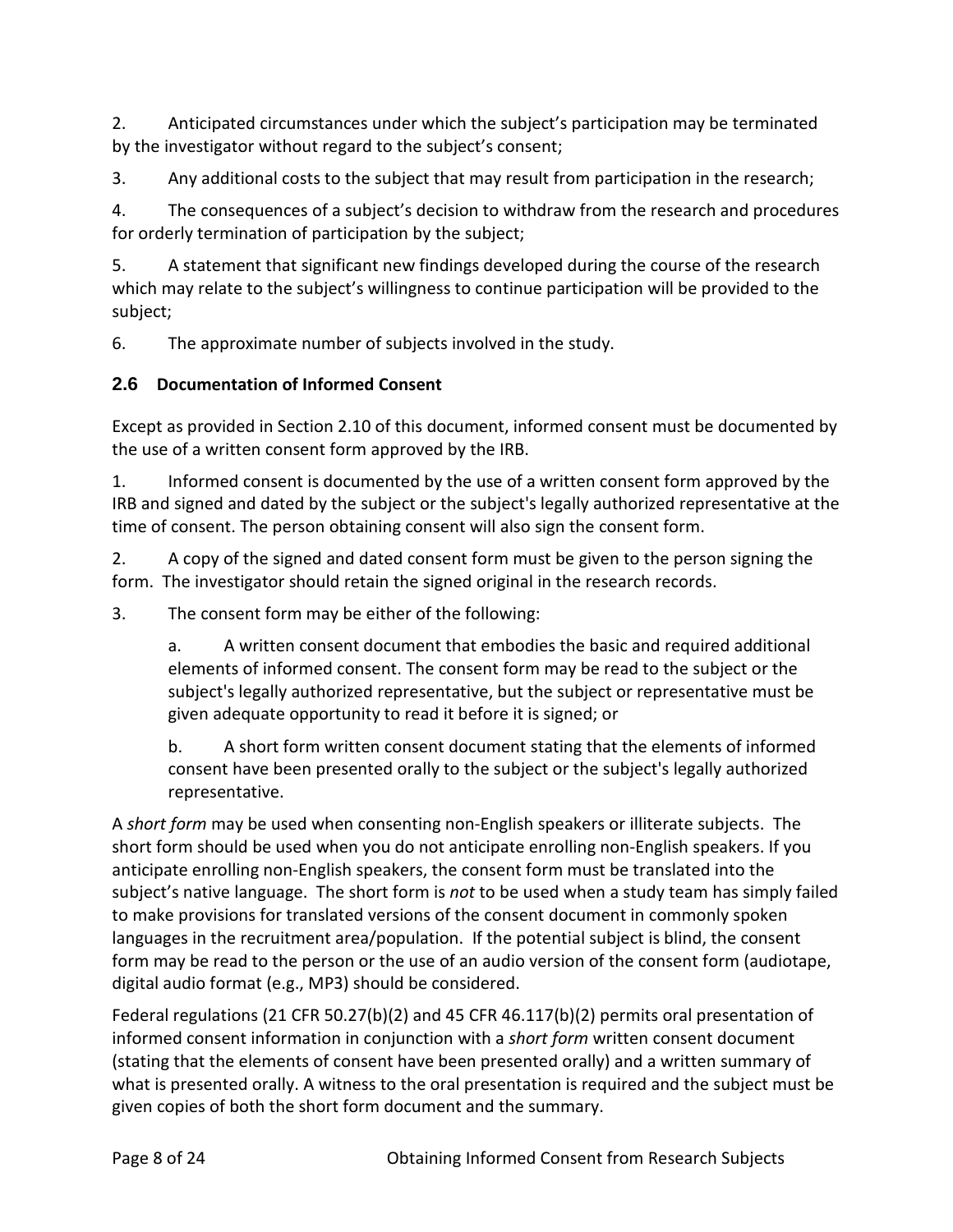When this method of consent is used, there are additional regulatory requirements that must be followed. These include:

- The IRB must approve the full version of the consent form documents (or summary of information to be orally presented to the subject) including stored specimens and HIPAA authorization forms.
- The short forms available on the IRB website are considered IRB-approved documents. Several different languages are available. The short forms do not need to be submitted separately to the IRB for approval however *only* the study and contact information should be edited. The short form must be used in conjunction with the IRB-approved consent documents.
- A witness to the oral presentation must be present. The witness may be the interpreter, if one is used, or an independent third party. When consenting non-English speaking subjects, the witness must be bilingual in order to verify the exchange.
- Required signatures:
	- $\circ$  The short form must be signed by the subject (or subject's representative) and the witness/interpreter.
	- $\circ$  The full version of the consent documents must be signed by the witness/interpreter and the person obtaining consent.
- At IRB Renewal: Report to the IRB, the number of times you used the short form to enroll subjects.

Investigators should carefully consider the ethical/legal ramifications of enrolling subjects when a language barrier exists. If the subject does not clearly understand the information presented, the subject's consent will not truly be informed and may not be legally effective. In addition, interpreters must be available for studies in which there is ongoing contact with the subject in order to facilitate study procedures, reporting of problems, etc.

# **2.7 Special Consent Circumstances**

The IRB should include procedures to ensure that potential subjects are not excluded from potentially beneficial research due to barriers such as language and physical disabilities. At the same time, in order to ensure that subject welfare is protected throughout the participation, subjects should not be enrolled if they may not be able to communicate with the investigator on an ongoing basis.

# **2.7.1 Enrollment of persons with limited English-language proficiency**

1. Expected enrollment: In some studies, the investigator may be able to anticipate enrollment of persons who do not speak or read, or have limited proficiency in, oral or written English. When the target subject population includes such persons or the investigator and/or the IRB otherwise anticipates that consent will be conducted in a language other than English, the IRB requires a translated consent document, and other subject materials, to be prepared In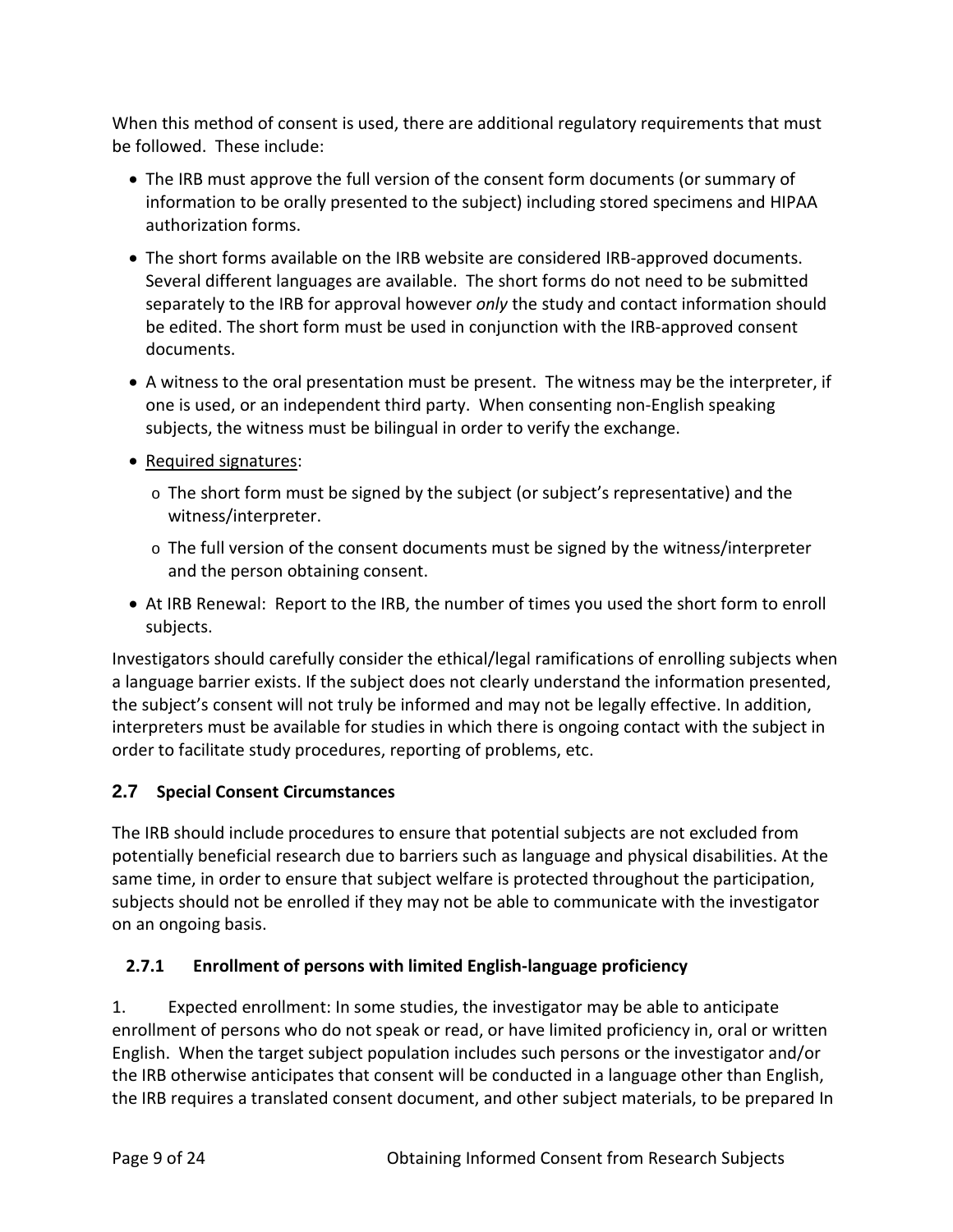order to ensure that translated documents are accurate, the IRB may choose to require a certified translation, to have an independent back-translation or to have a review of the translated documents by an IRB member or other person who is fluent in that language. When non-English speaking subjects enroll, they and a witness sign the translated consent document. The subjects are given a copy of the signed translated consent document.

2. Unexpected enrollment: If a person who does not speak or read, or has limited proficiency in, English presents for possible enrollment, an IRB-approved translated version of the written consent may not be available for use. Investigators should carefully consider the ethical and legal ramifications of enrolling subjects when a language barrier exists. If the subject does not clearly understand the information presented during the consent process or in subsequent discussions, his/her consent may not be informed, and therefore, not effective.

If an investigator decides to enroll a subject into a study for which there is not an extant IRBapproved consent document in the prospective subject's language, the investigator must receive IRB approval to follow the procedures for a "short form" written consent in as described in Section 2.6.

3. Use of interpreters in the consent process: Unless the person obtaining consent is fluent in the prospective subject's language, an interpreter will be necessary to facilitate the consent discussion. Preferably someone who is independent of the subject (i.e., not a family member) should assist in presenting information and obtaining consent. Whenever possible, interpreters should be provided copies of the translated consent, or short form and the IRB-approved consent script (typically the English-language version of the consent document) well before (24 to 48 hours if possible) the consent discussion with the subject. If the interpreter also serves as the witness, she/he may sign the translated consent, or short form consent document and script, as the witness and should note "Interpreter" under the signature line. The person obtaining consent must document that the "short form" process was used in the subject's research record, including the name of the interpreter.

## **2.7.2 Braille consent**

For blind subjects who read Braille, the IRB may approve a consent document prepared in Braille. In order to assure itself that a Braille consent document is accurate, the IRB may require a transcription into print text or review of the document by an IRB member or other person who reads Braille. If possible, the subject will sign the Braille consent; otherwise oral consent will be obtained, witnessed and documented as described under "Oral Consent" (see Section 2.7.4).

## **2.7.3 Consenting in American Sign Language (ASL)**

For deaf subjects who are fluent in ASL, the IRB may approve a consent process using ASL and the IRB-approved written consent form. When this process is approved, the individual authorized to consent prospective subjects must use the UNC-Chapel Hill-certified interpreter fluent in ASL to conduct the consent process and the documentation of the consent process must conform to the requirements set forth in Section 2.6.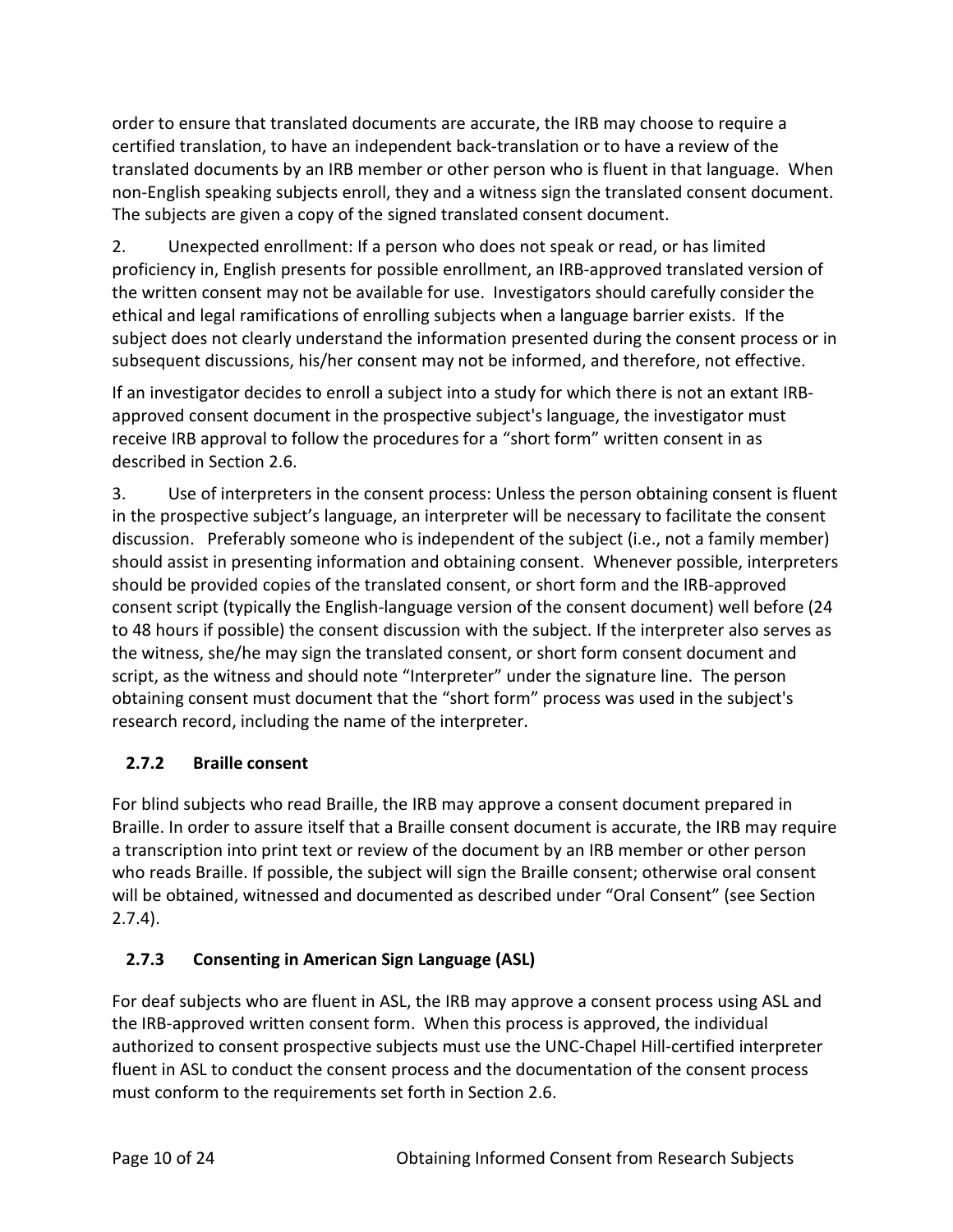## **2.7.4 Oral Consent**

When subjects are unable to read a written consent form (such as blind or illiterate subjects), the IRB may approve an oral consent process, provided the subject (1) retains the ability to understand the concepts of the study and evaluate the risk and benefit of being in the study when it is explained orally and (2) is able to indicate approval or disapproval to study entry.

For research that is no more than minimal risk, documentation of consent may be waived according to the criteria in Section 2.9.

For greater than minimal risk research, the consent form must be read to the subjects and the subjects must be given an opportunity to ask questions. An audiotape approved by the IRB may also be used. If capable of doing so, the subject signs, or marks an X to signify consent. If that is not possible, the subject will provide oral consent. The person obtaining consent and a witness will sign the written study consent form with a statement that documents that an oral process was used and, if necessary, that the subject gave oral consent. The consent process will also be documented in the subject's research record. Signed copies of the consent form are given to the subject and, whenever possible, these documents should be provided to the subject on audio or video-tape.

## **2.8 Subject Withdrawal or Termination**

For a variety of reasons, a subject enrolled in a research study may decide to withdraw from the research, or an investigator may decide to terminate a subject's participation in research regardless of whether the subject wishes to continue participating. Investigators must plan for the possibility that subjects will withdraw from research and include a discussion of what withdrawal will mean and how it will be handled in their research protocols/research plans and consent documents.

When seeking informed consent from subjects, the following information regarding data retention and use must be included:

• For FDA-regulated clinical trials, when a subject withdraws from a study, the data collected on the subject to the point of withdrawal remain part of the study database and may not be removed. The consent document cannot give the subject the option of having data removed.

• For research not subject to FDA regulations, the investigator should inform subjects whether the investigator intends to either: (1) retain and analyze already collected data relating to the subject up to the time of subject withdrawal; or (2) honor a research subject's request that the investigator destroy the subject's data or that the investigator exclude the subject's data from any analysis.

When a subject's withdrawal request is limited to discontinuation of the primary interventional component of a research study, research activities involving other types of participation for which the subject previously gave consent may continue. Investigators should ask a subject who is withdrawing whether the subject wishes to provide continued follow-up and further data collection subsequent to their withdrawal from the interventional portion of the study.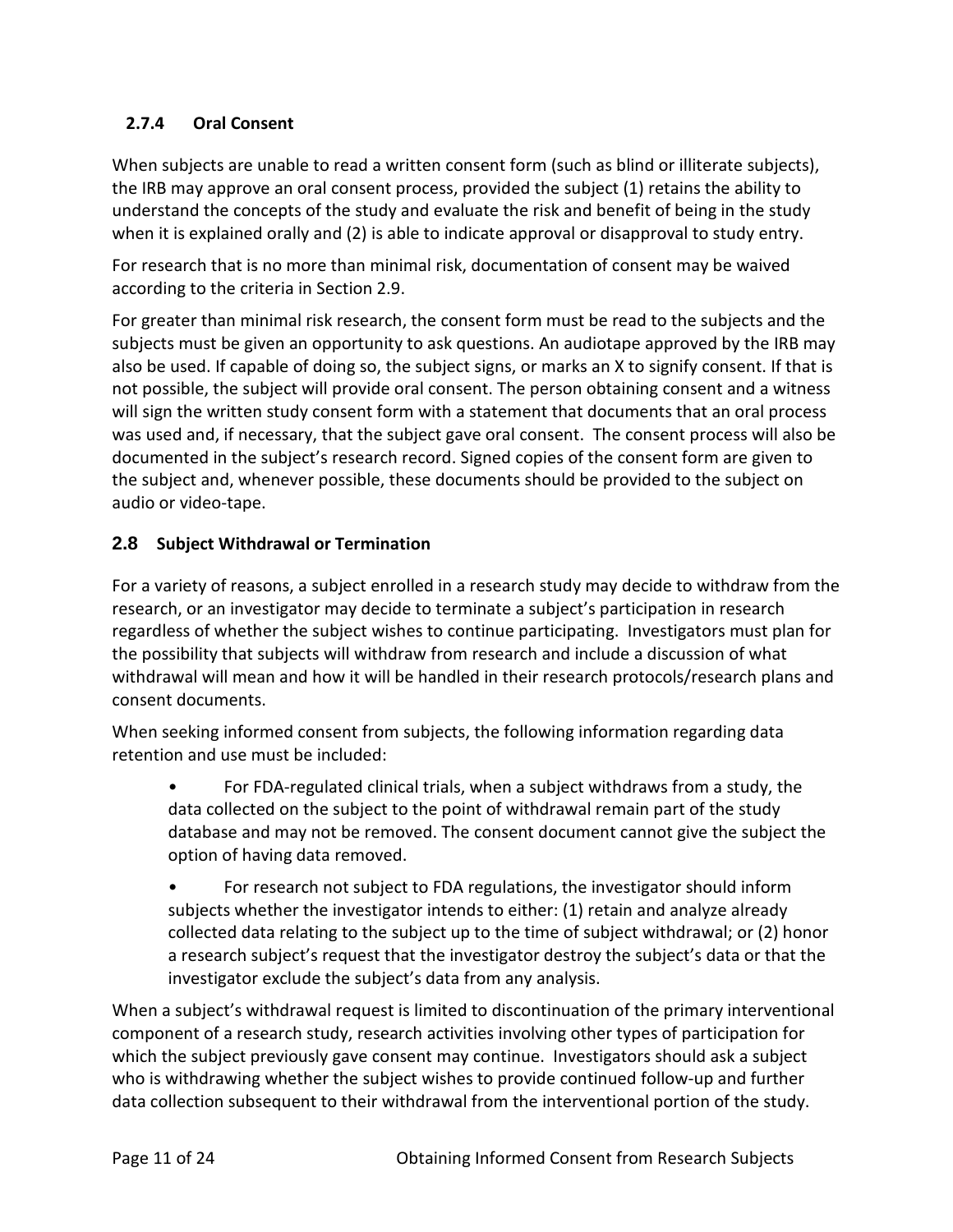Under this circumstance, the discussion with the subject would distinguish between studyrelated interventions and procedures and continued follow-up in person, by phone, or via records review, of data and address the maintenance of privacy and confidentiality of the subject's information.

If a subject withdraws from the interventional portion of the study, but agrees to continued follow-up as described in the previous paragraph, the investigator must obtain the subject's informed consent for this limited participation in the study (assuming such a situation was not described in the original consent document). IRB approval of consent documents for these purposes would be required.

If a subject withdraws from the interventional portion of a study and does not consent to continued follow-up, the investigator must not access or gather private information about the subject for purposes related to the study. However, an investigator may review study data related to the subject collected prior to the subject's withdrawal from the study, and may consult public records, such as those establishing survival status.

### **2.9 Waiver of Informed Consent**

An IRB may approve a consent procedure that does not include, or that alters, some or all of the elements of informed consent; or waive the requirements to obtain informed consent, provided the IRB finds and documents that:

(a) The research involves no more than minimal risk to the subjects;

(b) The waiver or alteration will not adversely affect the rights and welfare of the subjects;

(c) The research could not practicably be carried out without the waiver or alteration; and

(d) Whenever appropriate, the subjects will be provided with additional pertinent information after participation.

In addition, an IRB may approve a consent procedure that does not include, or that alters, some or all of the elements of informed consent; or waive the requirements to obtain informed consent, provided the IRB finds and documents that:

(a) The research or demonstration project is to be conducted by or subject to the approval of state or local government officials and is designed to study, evaluate, or otherwise examine:

1. Public benefit or service programs;

- 2. Procedures for obtaining benefits or services under those programs;
- 3. Possible changes in or alternatives to those programs or procedures; or

4. Possible changes in methods or levels of payment for benefits or services under those programs; and,

(b) The research could not practicably be carried out without the waiver or alteration.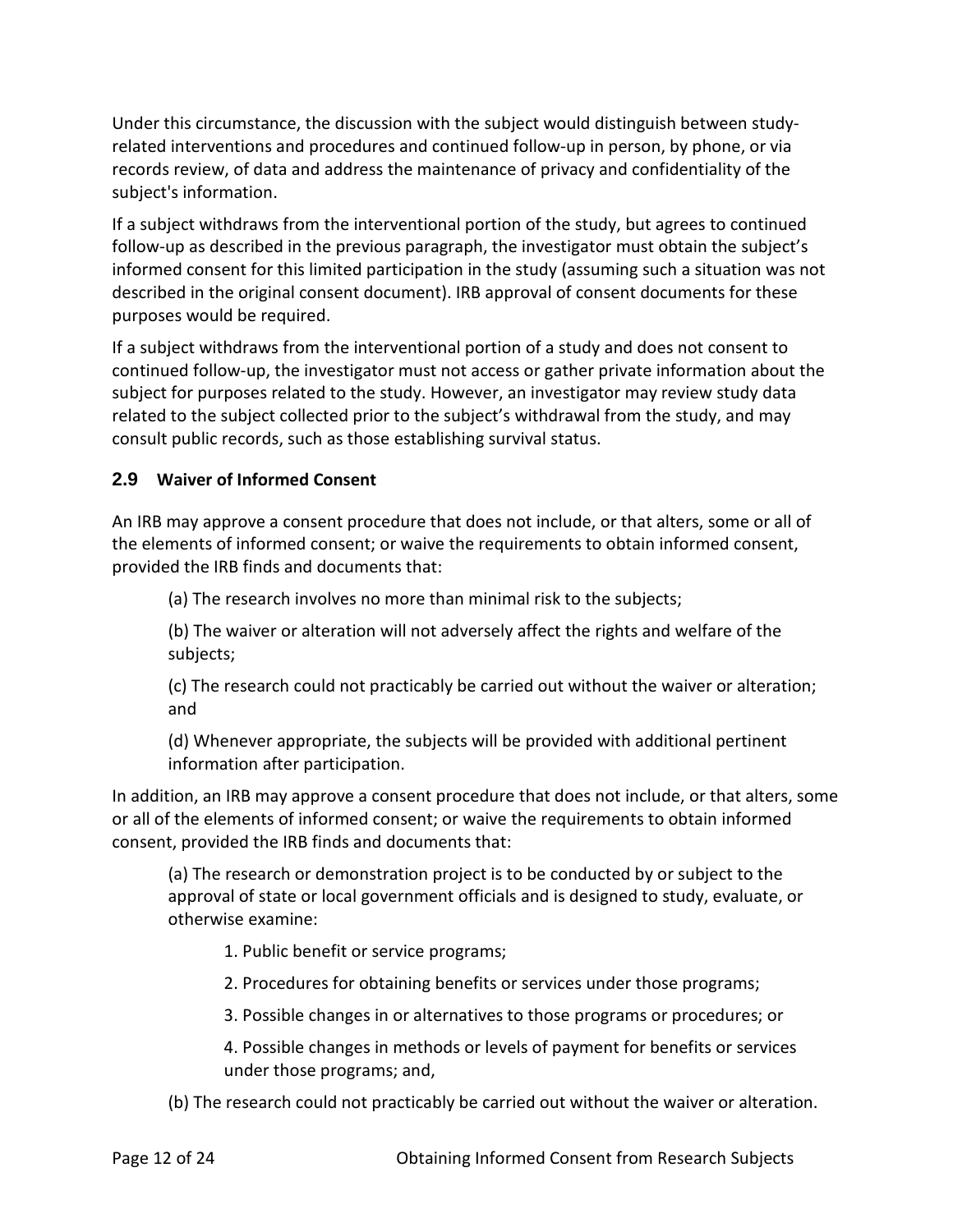FDA regulations do not provide for waivers of informed consent except in certain emergency situations. Additionally, waivers of consent are not permissible for federally-funded research using Newborn Blood Spots.

### **2.10 Waiver of Documentation of Informed Consent**

The IRB may waive the requirement for the investigator to obtain a signed consent form for some or all subjects if it finds either that the:

1. Only record linking the subject and the research would be the consent document and the principal risk would be potential harm resulting from a breach of confidentiality;

Note 1: Subjects must be asked whether they want documentation linking them with the research, and their wishes must govern. (Example: domestic violence research where the primary risk is discovery by the abuser that the subject is talking to investigators.)

Note 2: In order to waive written documentation of consent where the only record linking the participant and the research would be the consent document, the IRB has to determine that the research was not FDA-regulated.

2. The research presents no more than minimal risk of harm to subjects and involves no procedures for which written consent is normally required outside of the research context. Procedures such as non-sensitive surveys, questionnaires and interviews generally do not require written consent when conducted by non-investigators (e.g., marketing surveys, telemarketing). Note: The FDA does permit a waiver of documentation of consent if this condition is satisfied. This is most commonly applied in the context of minimal risk screening activities that are necessary to determine eligibility for enrollment in the full trial.

Unless the IRB has granted a full waiver of the requirement to obtain informed consent, investigators who seek and receive approval for a waiver of documentation of consent still must perform an adequate consent process.

In cases in which the documentation requirement is waived, the IRB requires the investigator to provide in the application materials a written summary of the information to be communicated to the subject, and the IRB will consider whether to require the investigator to provide subjects with a written statement regarding the research. The IRB documents its findings justifying the waiver or alteration.

## **2.11 Waiver of Informed Consent for Planned Emergency Research**

The conduct of planned research in life-threatening emergencies where the requirement to obtain prospective informed consent has been waived by the IRB is covered by 21 CFR §50.24 for FDA-regulated research and by the waiver articulated by DHHS at 61 FR 51531-33 for non-FDA-regulated research.

The FDA exception from informed consent requirements for emergency research under FDA regulations, 21 CFR 50.24, permits planned research in an emergency setting when human subjects who are in need of emergency medical intervention, cannot provide legally effective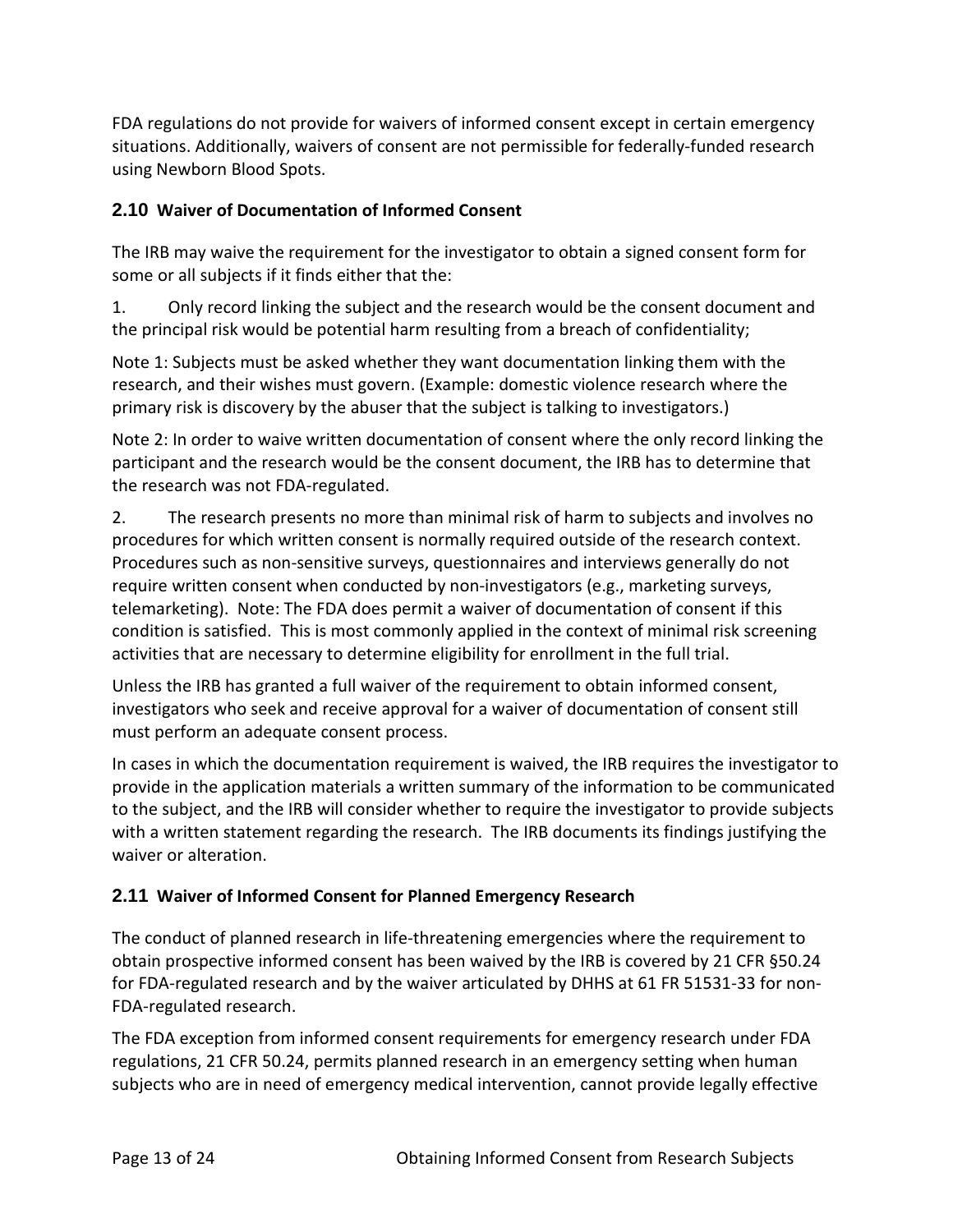informed consent themselves, and there is generally insufficient time and opportunity to locate and obtain consent from their legally authorized representatives (LARs).

The Secretary of Health and Human Services (DHHS) has implemented an Emergency Research Consent Waiver under 45 CFR 46.101(i) with provisions equivalent to those of the FDA with the exception of the requirements specified in Sections 2.11.2.1 and 2.11.2.2 below. The DHHS waiver is not applicable to research involving prisoners, pregnant women, fetuses, or in vitro fertilization.

# **2.11.1 Definitions**

Planned Emergency Research. It is research that involves subjects who, are in a life-threatening situation for which available therapies or diagnostics are unproven or unsatisfactory, and because of the subjects' medical condition and the unavailability of legally authorized representatives of the subjects, it is generally not possible to obtain legally effective informed consent.

Family Member. For this section means any one of the following adult and legally competent persons: spouses; parents; children (including adopted children); brothers, sisters, and spouses of brothers and sisters; and any individual related by blood or affinity whose close association with the subject is the equivalent of a family relationship.

# **2.11.2 Procedures**

The IRB may approve the planned emergency research without requiring informed consent of all research subjects prior to initiating the research intervention if the IRB finds and documents that the following conditions have been met:

(1) The human subjects are in a life-threatening situation, available treatments are unproven or unsatisfactory, and the collection of valid scientific evidence, which may include evidence obtained through randomized placebo-controlled investigations, is necessary to determine the safety and effectiveness of particular interventions.

(2) Obtaining informed consent is not feasible because:

(i) The subjects will not be able to give their informed consent as a result of their medical condition;

(ii) The intervention under investigation must be administered before consent from the subjects' legally authorized representatives is feasible; and

(iii) There is no reasonable way to identify prospectively the individuals likely to become eligible for participation in the research.

(3) Participation in the research holds out the prospect of direct benefit to the subjects because:

(i) Subjects are facing a life-threatening situation that necessitates intervention;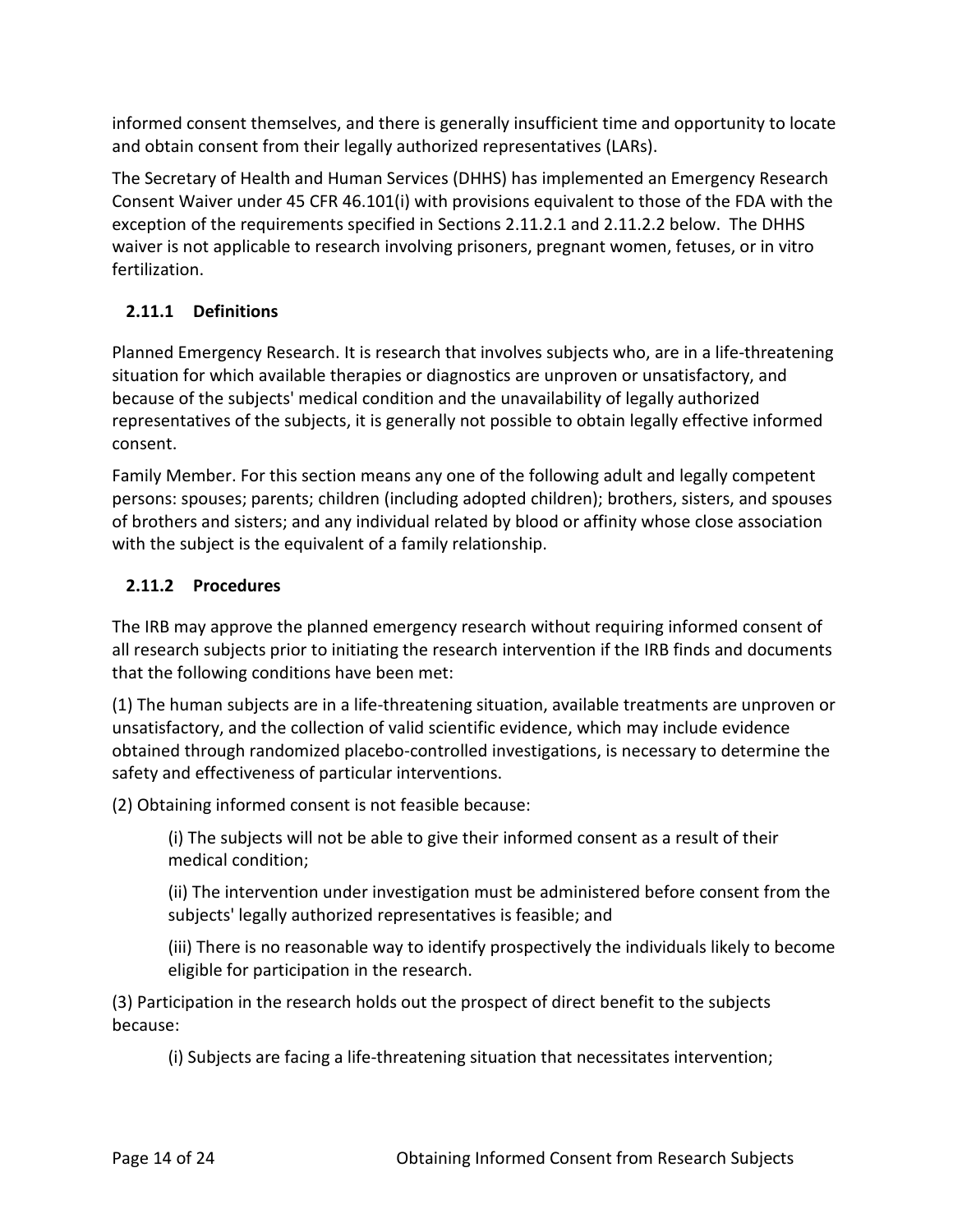(ii) Appropriate animal and other preclinical studies have been conducted, and the information derived from those studies and related evidence support the potential for the intervention to provide a direct benefit to the individual subjects; and

(iii) Risks associated with the research are reasonable in relation to what is known about the medical condition of the potential class of subjects, the risks and benefits of standard therapy, if any, and what is known about the risks and benefits of the proposed intervention or activity.

(4) The research could not practicably be carried out without the waiver.

(5) The proposed research plan defines the length of the potential therapeutic window based on scientific evidence, and the investigator has committed to attempting to contact a legally authorized representative for each subject within that window of time and, if feasible, to asking the legally authorized representative contacted for consent within that window rather than proceeding without consent. The investigator will summarize efforts made to contact legally authorized representatives and make this information available to the IRB at the time of continuing review.

(6) The IRB has reviewed and approved informed consent procedures and an informed consent document consistent with Sections 46.116 and 46.117 of 45 CFR 46 and Sections 50.20, 50.25 and 50.27 of 21 CFR 50. These procedures and the informed consent document are to be used with subjects or their legally authorized representatives in situations where use of such procedures and documents is feasible. The IRB has reviewed and approved procedures and information to be used when providing an opportunity for a family member to object to a subject's participation in the research consistent with paragraph  $(7)(v)$  of this section.

(7) Additional protections of the rights and welfare of the subjects will be provided, including, at least:

(i) Consultation (including, where appropriate, consultation carried out by the IRB) with representatives of the communities in which the research will be conducted and from which the subjects will be drawn;

(ii) Public disclosure to the communities in which the research will be conducted and from which the subjects will be drawn, prior to initiation of the clinical investigation, of plans for the investigation and its risks and expected benefits;

(iii) Public disclosure of sufficient information following completion of the research to apprise the community and investigators of the study, including the demographic characteristics of the research population, and its results;

(iv) Establishment of an independent data monitoring committee to exercise oversight of the research; and

(v) If obtaining informed consent is not feasible and a legally authorized representative is not reasonably available, the investigator has committed, if feasible, to attempting to contact within the therapeutic window the subject's family member who is not a legally authorized representative, and asking whether he or she objects to the subject's participation in the research. The investigator will summarize efforts made to contact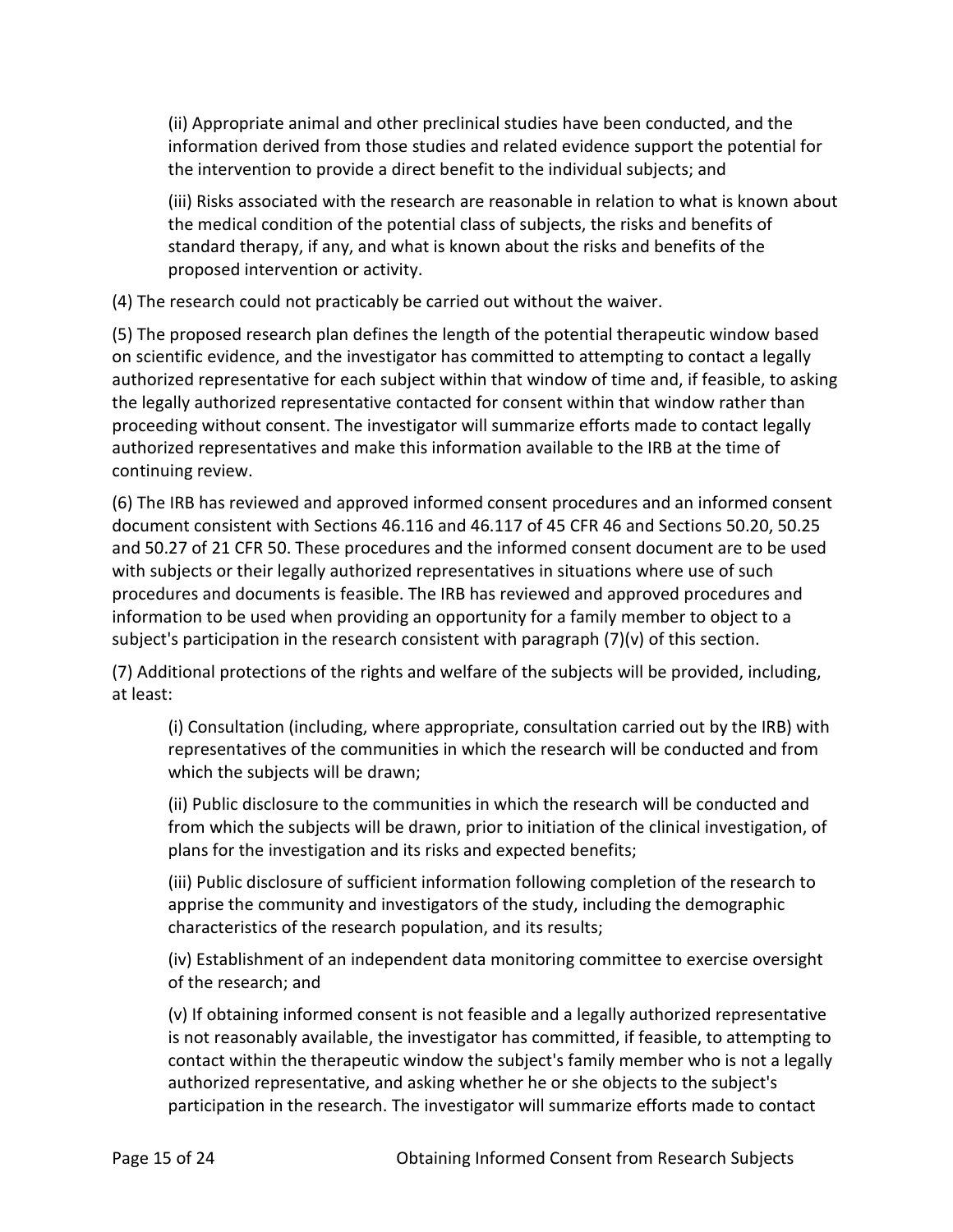family members and make this information available to the IRB at the time of continuing review.

In addition, the IRB is responsible for ensuring that procedures are in place to inform, at the earliest feasible opportunity, each subject, or if the subject remains incapacitated, a legally authorized representative of the subject, or if such a representative is not reasonably available, a family member, of the subject's inclusion in the research, the details of the research and other information contained in the informed consent document. The IRB shall also ensure that there is a procedure to inform the subject, or if the subject remains incapacitated, a legally authorized representative of the subject, or if such a representative is not reasonably available, a family member, that he or she may discontinue the subject's participation at any time without penalty or loss of benefits to which the subject is otherwise entitled. If a legally authorized representative or family member is told about the research and the subject's condition improves, the subject is also to be informed as soon as feasible. If a subject is entered into research with waived consent and the subject dies before a legally authorized representative or family member can be contacted, information about the research is to be provided to the subject's legally authorized representative or family member, if feasible.

## **2.11.3 FDA-regulated Planned Emergency Research**

1) A licensed physician who is a member of or consultant to the IRB and who is not otherwise participating in the clinical investigation must concur that the conditions described in Section 2.11.2 are satisfied.

2) Studies involving an exception to the informed consent requirement under this section must be performed under a separate investigational new drug application (IND) or investigational device exemption (IDE) that clearly identifies that such studies may include subjects who are unable to consent. The submission of those studies in a separate IND/IDE is required even if an IND for the same drug product or an IDE for the same device already exists. Applications for investigations under this section may not be submitted as amendments under 312.30 or 812.35.

3) If an IRB determines that it cannot approve a clinical investigation because the investigation does not meet the criteria in the exception provided in the regulations or because of other relevant ethical concerns, the IRB must document its findings and provide these findings promptly (no longer than within 30 days) in writing to the clinical investigator and to the sponsor of the clinical investigation. The sponsor of the clinical investigation must promptly disclose this information to FDA and to the sponsor's clinical investigators who are participating or are asked to participate in this or a substantially equivalent clinical investigation of the sponsor, and to other IRB's that have been, or are, asked to review this or a substantially equivalent investigation by that sponsor.

4) The IRB determinations and documentation required in Section 2.11.2 and paragraph 3 above are to be retained by the IRB for at least 3 years after completion of the clinical investigation, and the records shall be accessible for inspection and copying by FDA in accordance with 56.115(b).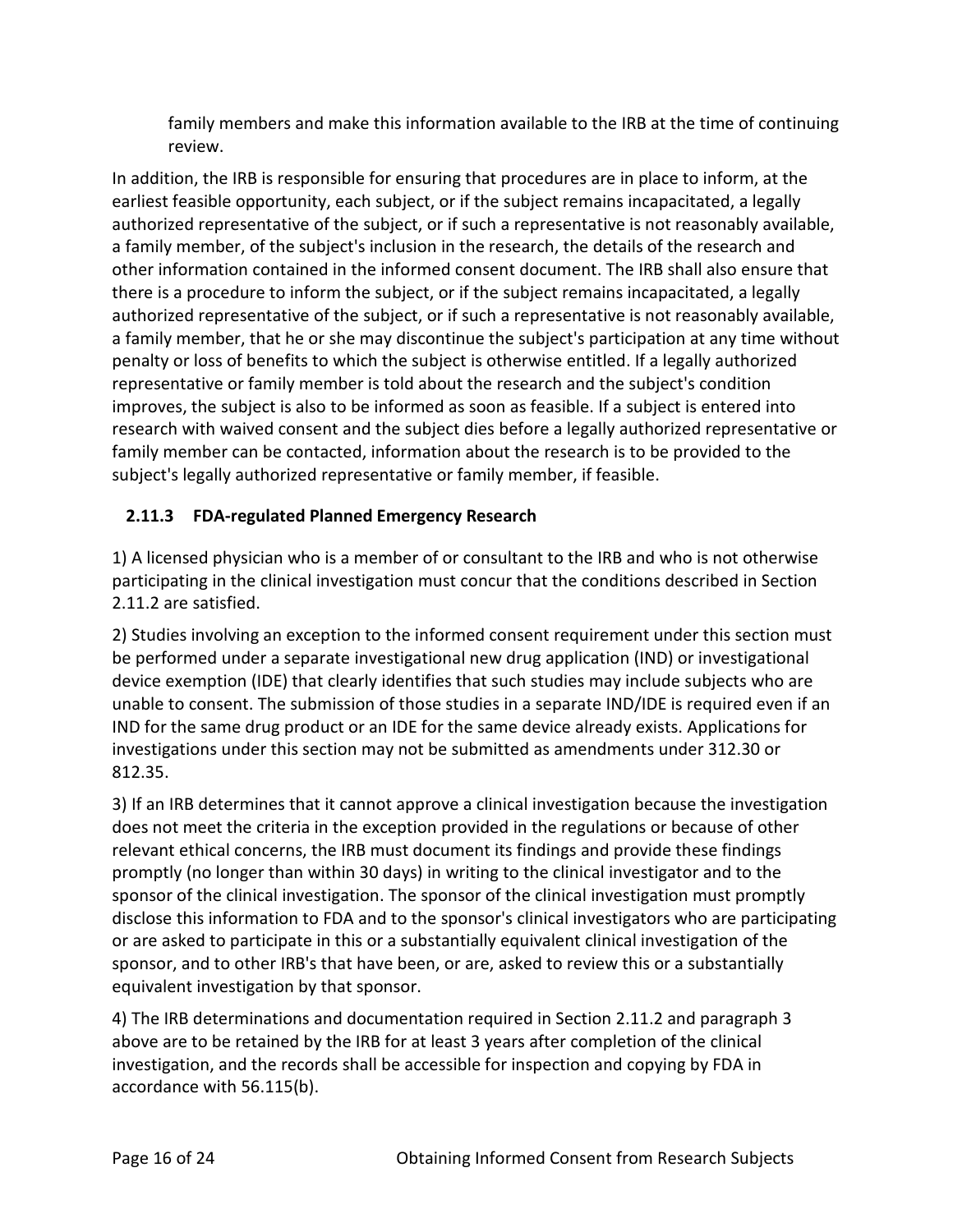### **2.11.4 Planned Emergency Research Not Subject to FDA Regulations**

1) The IRB responsible for the review, approval, and continuing review of the research has approved both the research and a waiver of informed consent and has (i) found and documented that the research is not subject to regulations codified by the FDA at 21 CFR Part 50, and (ii) found and documented and reported to the OHRP that the conditions required Section 2.11.2 have been met relative to the research.

### **2.12 Consent for use of stored samples and genetic testing**

In general, all anticipated uses of collected samples of human tissues, body fluids, or biological products should be carefully delineated in the *Procedures* section of the consent form. Issues to be addressed might include the specific information to be obtained, whether the information may be of value to the subject, whether and how that information will be disclosed or made available to the human subject and whether genetic counseling will be available at the subject's option.

If specimens are to be collected and stored for as yet unspecified purposes (genetic testing or otherwise), this should be addressed in the *Procedures* section of the consent form or in an addendum. The IRB will provide templates addressing these issues. Whether these templates must be included as an addendum to the consent form depends on the study. Generally, in cases where the primary purpose of the study is to store specimens or collection of specimens is not otherwise optional, then the addendum is unnecessary. Use of a separate addendum is generally preferred when storage of specimens is adjunct to the main purpose of the study and therefore optional.

The consent form and process for maintaining human specimens in a repository for future research uses must inform the subjects explicitly about the unspecified possible future use of the specimens and related personal information. The consent process should consider the following:

- The sample will be stored and possibly used in future research studies.
- A description of any personal information about the specimen source that will be maintained (this may or may not include identifiers).
- If no personal identifiers will be used for labeling the stored samples, i.e., if it is impossible for the sample to be linked with the subject, the consent form should so state.
- If personal identifiers are to be used that will allow future matching of the subject to the collected sample, the consent form should describe how they will be used, how privacy and confidentiality will be protected, and whether and under what circumstances identifying information would be disclosed.
- Future research using the samples will be reviewed by the IRB prior to additional use of the samples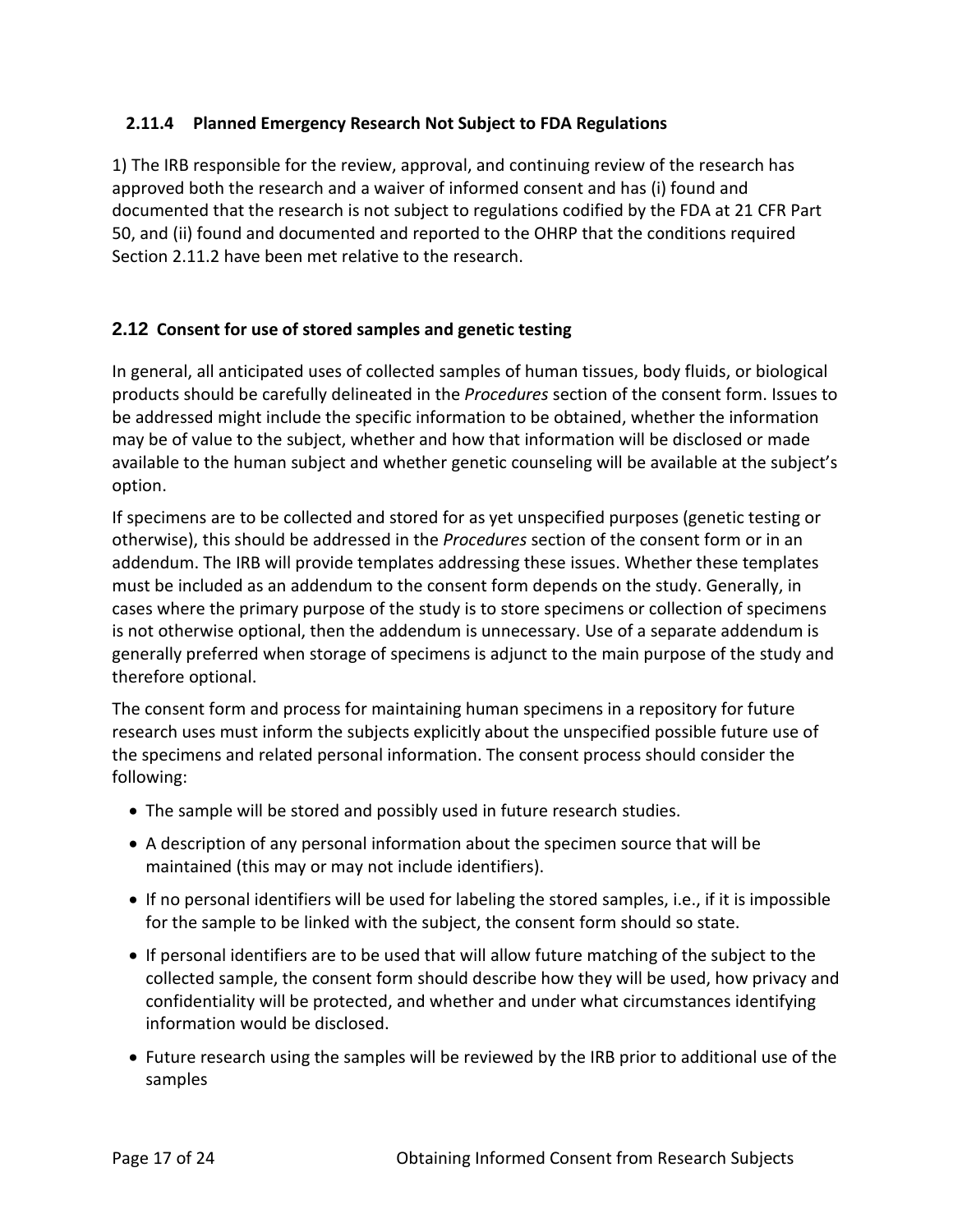- Whether and how researchers may contact individuals whose specimens are in the repository
- A statement about any potential commercialization and that there are no plans for subjects to share in financial proceeds that may accrue from products derived from the specimens.
- Whether, how, and under what circumstance results from research studies using the specimens would be communicated to the subjects and, where relevant, to their family members).
- If specimens are individually identifiable, how the specimens and associated data may be withdrawn from the repository. If the specimens are not individually identifiable, a statement that they may not be withdrawn for that reason. Specimens that have already been used and the data derived from their use cannot generally be withdrawn.

## **2.13 Consent for inclusion in research registry**

A research registry is a database of potential research subjects who have indicated their willingness to participate in research studies. Subjects must consent to inclusion in the registry. However, researchers may use a staged consent process in which preliminary consent is granted by subjects when they are included in the registry and additional consent is obtained when those subjects participate in a study.

## **2.14 Disposition of consent documents**

As noted above, participants or their Legally Authorized Representative (LAR) must sign and date the consent form prior to participating in the study, unless this documentation is waived by the IRB. A copy of the signed consent form (photocopy or duplicate signed original) shall be given to the person signing the form. An original signed consent form should be retained in the investigator's files.

## **2.14.1 Research consent forms in health care records**

An informed consent document for research participation is not a health care document and ordinarily would not be included in a health care record. Similarly, other forms of information about research interventions that are not health care would not ordinarily be included in an individual's health care record.

However, some clinical research includes health care. Additionally, information about some research interventions, whether or not treatment-related, may be relevant to a health care provider's diagnosis and treatment decisions about the individual. For example, it may be important for a health care provider not associated with the research study to know that a patient is receiving drugs or interventions as part of a research protocol. In these circumstances it may be appropriate for the consent form to be included in the health care record.

At the time of the review, the IRB, in consultation with the PI, should make a determination as to the appropriateness of including the consent form in the health care record. Conversely, there may be circumstances where it is inappropriate to include the consent form in a subject's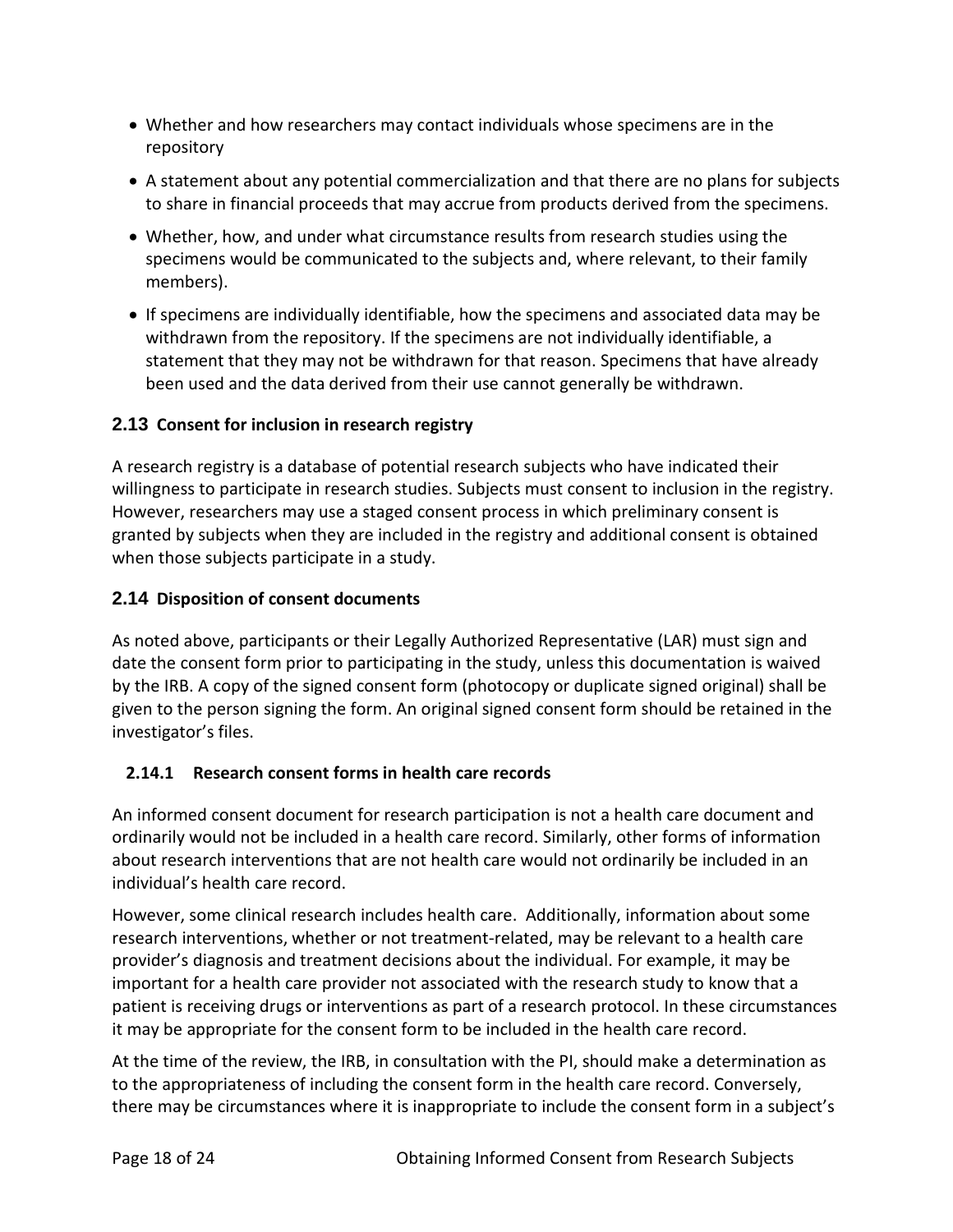health care record, and specific mechanisms should be in place to exclude research information from the health care record (e.g., when research participation is not relevant to ongoing health care but might disclose sensitive personal information such as sexual preferences). If the decision is made to include the consent form in the health care record, then the informed consent and HIPAA authorization for the study should state that this information will be placed in the health care record.

In determining whether research participation records will be placed in the health care record, IRBs and investigators should consider several points. Although protection of the subject's health and safety by providing research participation information to a health care provider is an appropriate concern, there are also other human subjects welfare issues to be considered, particularly privacy and confidentiality. Some human subjects will not want information about their research participation to be shared with their healthcare provider for a variety of reasons including personal privacy or the concern that the information may be transmitted to a health insurer or employer. These are the very privacy and confidentiality concerns that underlie the HIPAA regulations giving patients the right to know what is in their health care record and to control disclosure of their PHI from the health care record.

## **2.15 Record retention of informed consent forms**

As with all protocol related materials, a copy of the approved consent documents (not the signed consent forms themselves) should be retained by the IRB for a minimum of three (3) years following the end of the study. For more information on storage of records, see IRB records requirements.

## **2.16 Collection of Social Security Numbers for Research Purposes**

## **2.16.1 Introduction**

There are occasions within the research setting when an investigator either needs to or is required to collect the social security number (SSN) or individual taxpayer identification number (ITIN) of a subject. Most often, the SSN (or ITIN) is collected as required by law, to comply with Internal Revenue Service (IRS) reporting requirements. Less often, the SSN (or ITIN) may be collected as a unique identifier to help match research datasets.

The North Carolina Identity Theft Protection Act imposes restrictions on the collection and disclosure of SSNs and other personal identifying information (PII). They also require segregation of SSNs and other security measures to protect PII.

## **2.16.2 Conditions for use of SSN in research**

SSNs (or ITINs) collected for research must be relevant to the purpose for which they are collected, and shall not be collected until and unless the need for the SSN (or ITIN) has been clearly documented and approved by the IRB. When collecting the SSN (or ITIN), the investigator is required to provide a statement of the purpose or purposes for which the SSN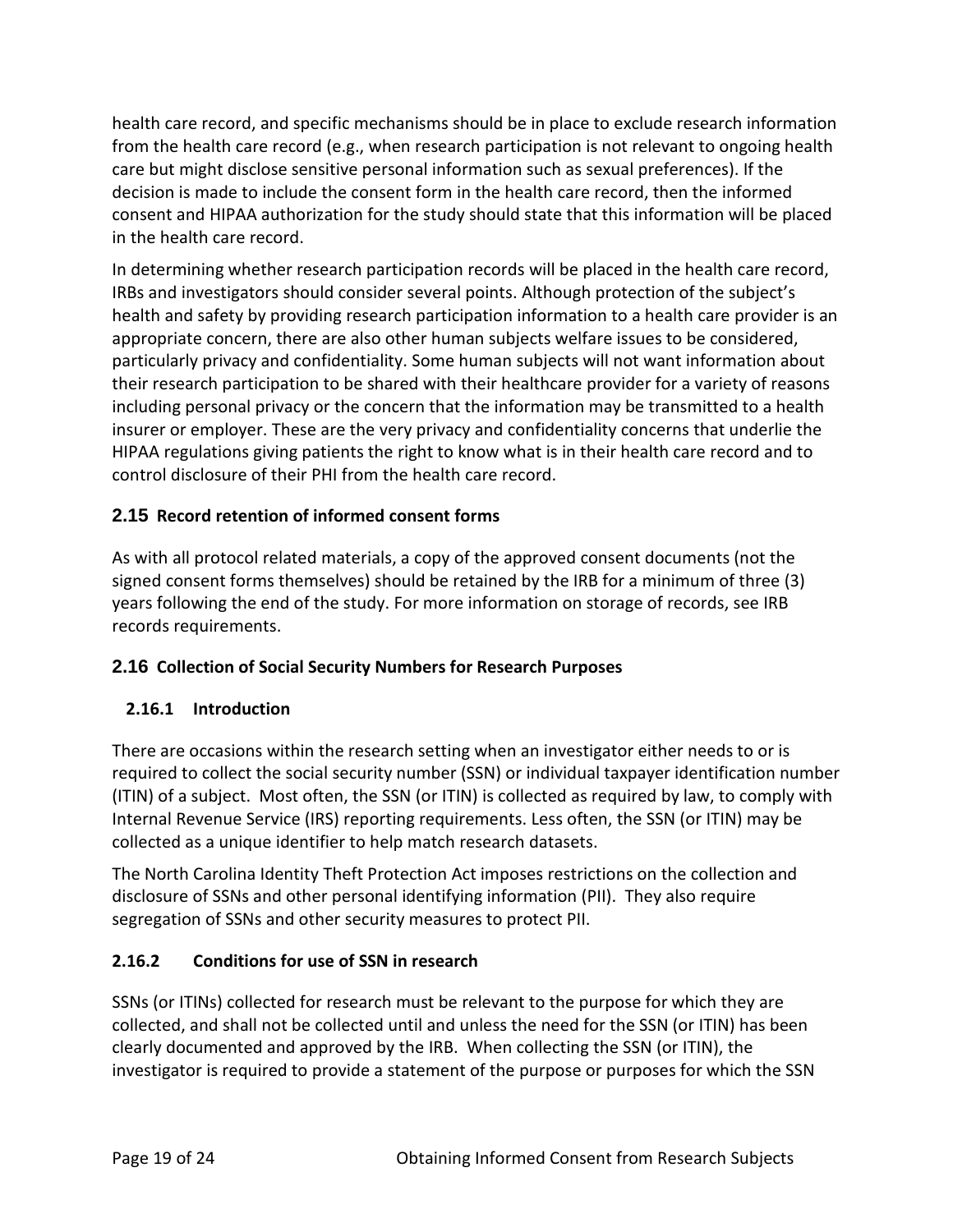(or ITIN) is being collected and used. The SSN (or ITIN) may not be used for any purpose other than the purpose stated.

A subject must not be required to submit his or her SSN (or ITIN) over the Internet unless the connection is secure or the SSN (or ITIN) is encrypted. In addition, a subject's SSN (or ITIN) must not be printed on materials that are mailed to him or her unless state or federal law requires that the SSN (or ITIN) be on the document(s) mailed.

### **2.16.3 IRB responsibilities**

Review and Approval of Proposed Use:

The IRB has been designated to serve in lieu of the Social Security Number Management and Advisory Committee to review and approve collection of SSNs (or ITINs) and/or PII when required within the context of a research project.

The IRB may approve such collection for the following purposes:

- 1. Tax identification and other purposes mandated by federal or State laws. Per University policy, investigators are required to collect and report SSN and related information (as described below) when total payment(s) to an individual research subject will exceed \$200 per calendar year.
- 2. Use as a unique identifier for a national registry or database where there is potential for duplicate registration and no other means of unique identification exists.
- 3. Matching existing records or specimens to those contained in another data set (SSNs or ITINs should be destroyed prior to data analysis).
- 4. Payment of medical expenses by a sponsor on behalf of a research subject.

Collection of the SSN (or ITIN**) may NOT** be approved for:

- 1. Use as an identifier when other means of unique identification would suffice.
- 2. Labeling of stored biological specimens.
- 3. Convenience.
- 4. An identifier to facilitate future contact with subjects.

#### IRB Documentation

The IRB will document the justification for collection of the SSN (or ITIN) and whether disclosure of the SSN (or ITIN) is voluntary or required for participation in the research.

#### **2.16.4 Investigator responsibilities**

#### Mechanisms for Processing Payments to Subjects

Researchers should be aware that the method used to compensate subjects may have an impact on the need to collect an SSN (or ITIN).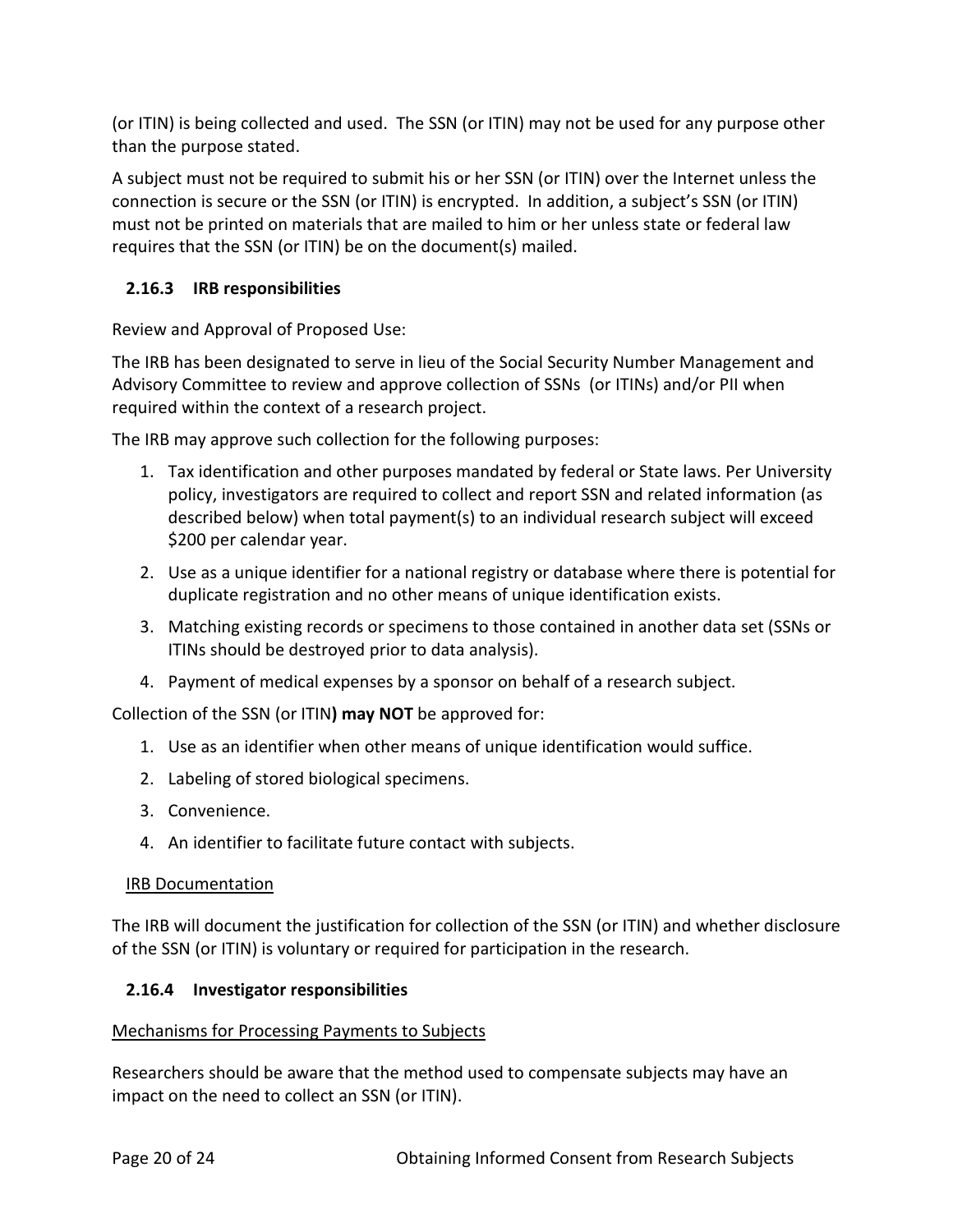- Amounts that will total less than \$400 per calendar year, investigators are not required to collect an SSN (or ITIN) if payments are made using a cash advance approach (e.g., gift cards or "petty cash" accounts).
- SSNs (or ITINs) must be collected for checks of any amount issued through the Accounts Payable system, even if that amount does not reach the \$400 threshold because the University system requires the SSN (or ITIN) in order to "cut checks."
- Investigators are also reminded that the IRS requires an SSN (or ITIN) to be collected and reported for payments of any amount to research subjects who are University employees.

#### SSN Collection Forms

- Investigators use the appropriate University-approved form to collect and store SSNs (or ITINs).
- The form states the purpose of collection and the planned use(s) of the SSN (or ITIN).
- The form also clarifies whether disclosure of the SSN (or ITIN) is voluntary or required for participation in the research; and/or required for payment of a medical claim by a sponsor on the subject's behalf.
- If the SSN (or ITIN) is required solely for tax identification, the subject must be informed that (s)he has the right to renounce any research payment and consequently would not be required to disclose the SSN (or ITIN) in order to participate in the research study.
- If the SSN (or ITIN) is required for payment of a medical claim by a sponsor on the subject's behalf, the subject must be informed that (s)he may refuse to provide the SSN (or ITIN) and decline the payment.
- The SSNs (and ITINs) authorization form must be segregated from the consent form. There are separate templates when the SSN (or ITIN) is collected for tax identification purposes, when the SSN (or ITIN) is used as a unique identifier to match datasets or when the SSN (or ITIN) is used for payment of a medical claim by a sponsor on a subject's behalf. These templates may not be revised without the approval of the Office of University Counsel.
- Submit for IRB Approval:
	- $\circ$  If investigators know they will be required to collect an SSN or ITIN (e.g., because payments to subjects will exceed the stated threshold amounts) they should address this in the IRB application.
	- o The IRB will review the justification for collecting the SSN (or ITIN).
	- o It may also happen that the IRB identifies a previously-unrecognized need for collecting the SSN (or ITIN) while reviewing the study, in which case the investigator will be instructed accordingly.
	- o Submissions that occur after the initial review should be submitted as a Modification, as with any change to an approved protocol.
- Storage and Disposition of Forms after SSN (or ITIN) Collection:
	- o Investigators are expected to collect and store the signed SSN forms using appropriate security measures to protect the information.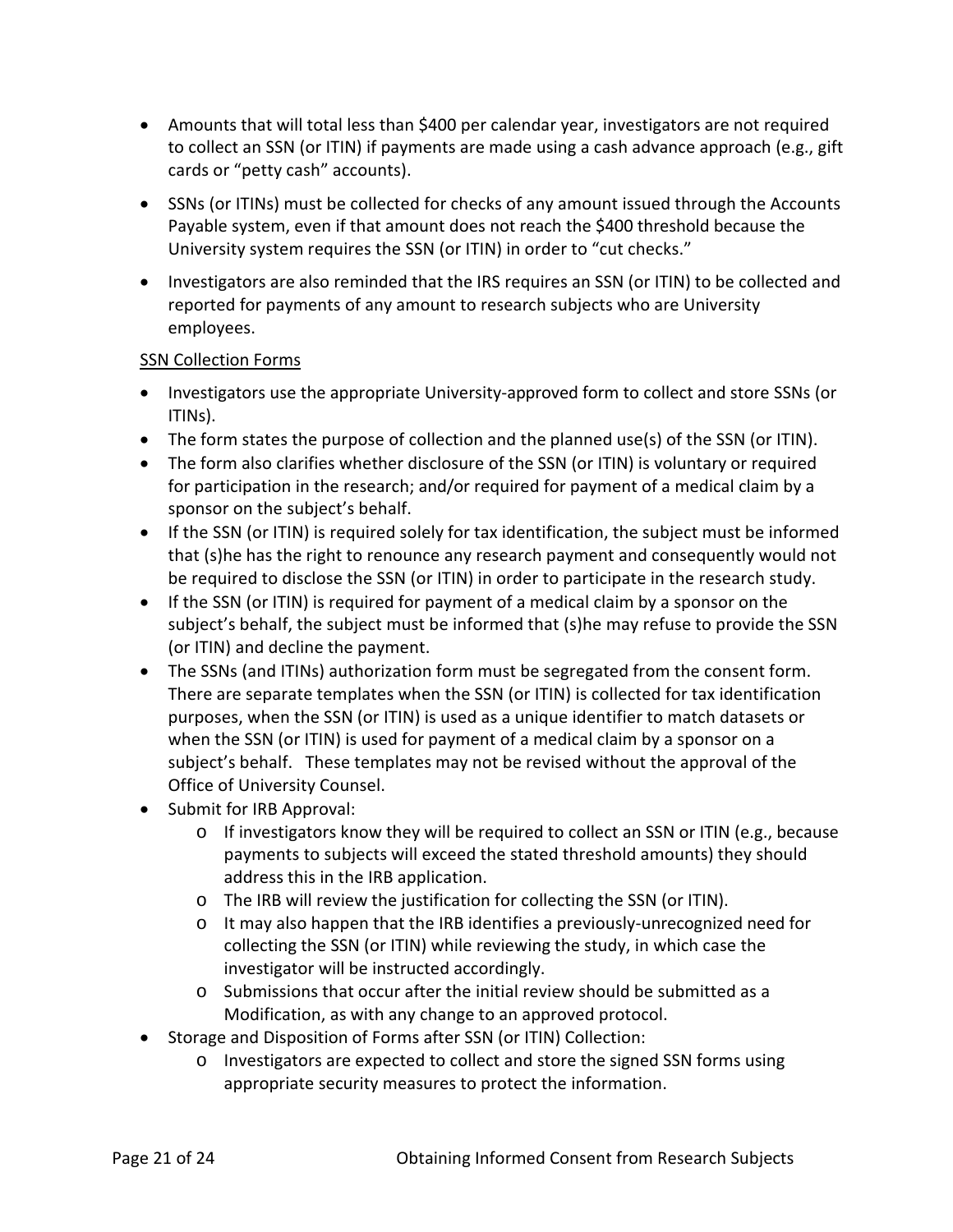- $\circ$  If total payments to a participant do not exceed \$400 by the end of the calendar year, the SSN forms should be destroyed (e.g., shredded), unless payments will continue and might reach that amount in subsequent years.
- o At the end of each calendar year, SSN forms for study participants who have been paid a total of more than \$400.00 during the calendar year, should submit the completed SSN forms along with a separate list that includes the dollar amount paid to each subject, to [Disbursement Services](http://www.unc.edu/mds) .
- o The SSN forms should be hand-delivered to the attention of the Director, Disbursement Services (located at 104 Airport Road, Suite 3500). If handdelivery is not possible, the forms should be sent via campus mail or faxed (least preferred).
- o *No study-related information* is required by Disbursement Services, which should alleviate concerns about identities being linked to potentially-sensitive research topics by others outside the research team.
- o Disbursement Services will file necessary tax forms with the IRS and the individual (i.e., 1099-Misc).
- o Note: Researchers may elect to submit completed W-9 forms to Disbursement Services in lieu of SSN forms, in which case, the SSN forms should be destroyed. Regardless of which form is submitted to Disbursement Services, study participants must sign the appropriate SSN form.
- Confidentiality:

SSNs and other PII must be maintained utilizing proper security measures to protect the information. Proper security measures include, for example, locked file cabinets in locked offices, password-protected electronic files, and encryption. An investigator or any other member of the research team may not intentionally communicate or otherwise make available to the general public a person's SSN or other PII.

• Breach of Confidentiality:

In the event of a security breach, as defined by the University's "Data Security Breach Protocol," [\(http://policies.unc.edu/policies/breach-protocol/\)](http://policies.unc.edu/policies/breach-protocol/) the matter must be reported immediately to the Information Technology Resources Center at 919-962-HELP or Campus Police at 919-962-8100, as specified in the Protocol.

• Statement of Contractor Compliance:

When the IRB approves collection and disclosure of an SSN to an outside entity (e.g., research sponsors or database administrators), the outside receiving party must complete a [Statement of Contractor Compliance with](http://www.unc.edu/depts/legal/ssn/Statement%20of%20Contractor%20Compliance.DOC) the North Carolina Identity Theft [Protection Act of 2005](http://www.unc.edu/depts/legal/ssn/Statement%20of%20Contractor%20Compliance.DOC)**.** This signed form should be kept with the investigator's study records.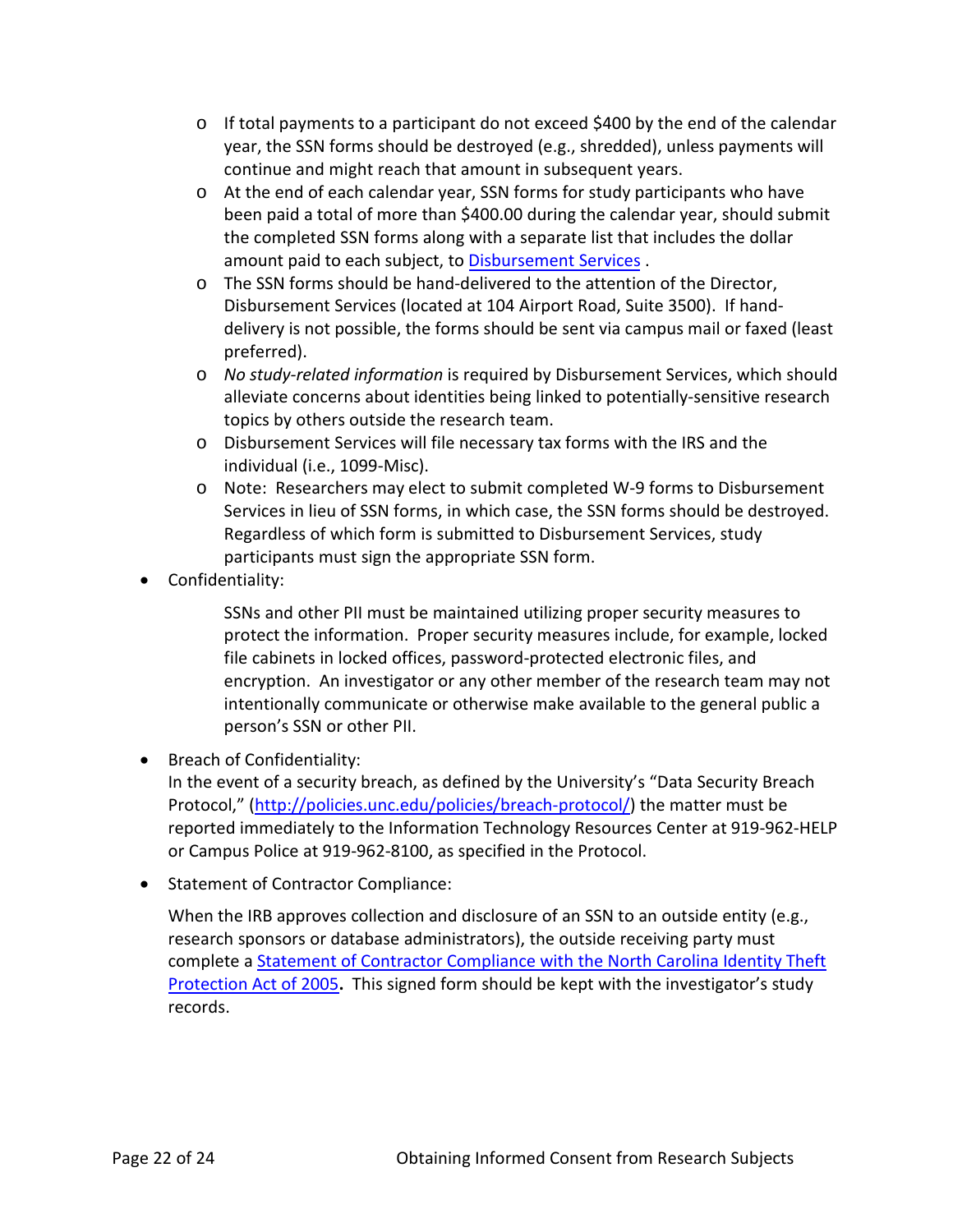#### **2.16.5 DEFINITIONS:**

Social Security Number (SSN) – SSN refers to the unique nine-digit number assigned by the United States government to individuals. For the purposes of this SOP, this also applies to the use of 4 or more digits of the SSN when accompanied by place and date of birth. This SOP also applies to circumstances where an individual subject (e.g., a worker who is not a US resident) has an Individual Tax Identification Number (ITIN) in lieu of an SSN.

Personal Identifying Information (PII) consists of:

- 1. SSN, ITIN or Employer Taxpayer Identification Numbers (EIN)
- 2. Driver's license (unless appearing in a law enforcement record), State identification card, or passport numbers.
- 3. Checking account numbers.
- 4. Savings account numbers.
- 5. Credit card numbers.
- 6. Debit card numbers.
- 7. Personal Identification (PIN) codes, which are numeric and/or alphabetical codes assigned to the cardholder of a financial transaction card (FTC) by the issuer to permit authorized electronic use of that FTC.
- 8. Digital signatures.
- 9. Any other numbers or information that can be used to access a person's financial resources.
- 10. Biometric data
- 11. Fingerprints
- 12. Passwords

Legally Authorized Representative A legally authorized representative is an individual or body authorized under applicable law to provide permission on behalf of a prospective subject to the subject's participation in the procedure(s) involved in the research. For the purposes of this policy, a legally authorized representative includes.

Legal guardian. A person appointed by a court of appropriate jurisdiction.

#### **3 References:**

UNC Material & Disbursement Services: [http://www.unc.edu/mds/ds/help\\_hint.htm](http://www.unc.edu/mds/ds/help_hint.htm)